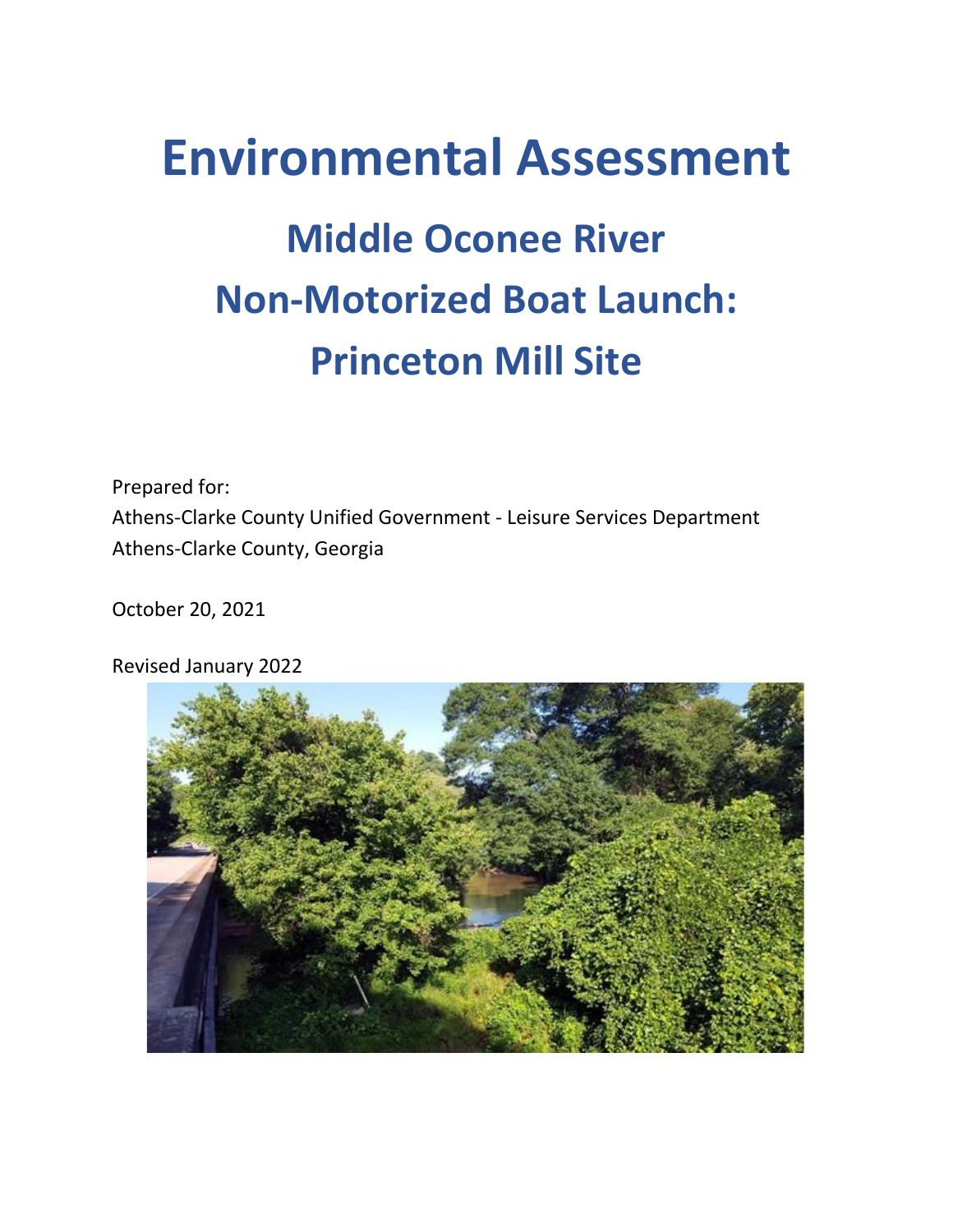# **TABLE OF CONTENTS**

| 1.0                                                              |                                                                  |                                                                    |  |  |
|------------------------------------------------------------------|------------------------------------------------------------------|--------------------------------------------------------------------|--|--|
| 1.1                                                              |                                                                  |                                                                    |  |  |
| 1.2                                                              |                                                                  |                                                                    |  |  |
| 1.3                                                              |                                                                  |                                                                    |  |  |
| 1.4                                                              |                                                                  |                                                                    |  |  |
| 1.5                                                              |                                                                  |                                                                    |  |  |
| 1.6                                                              |                                                                  |                                                                    |  |  |
|                                                                  | 1.6.1                                                            |                                                                    |  |  |
|                                                                  | 1.6.2                                                            |                                                                    |  |  |
| 2.0                                                              |                                                                  | DESCRIPTION OF ALTERNATIVES INCLUDING THE NO ACTION ALTERNATIVE  8 |  |  |
| 2.1                                                              |                                                                  |                                                                    |  |  |
| 2.2                                                              |                                                                  | PROPOSED ACTION - ESTABLISH PRINCETON MILL TAKE-OUT SITE  9        |  |  |
|                                                                  | 2.2.1                                                            |                                                                    |  |  |
|                                                                  | 2.2.2                                                            |                                                                    |  |  |
|                                                                  | 2.2.3                                                            |                                                                    |  |  |
| 2.3                                                              |                                                                  |                                                                    |  |  |
| 3.0                                                              |                                                                  |                                                                    |  |  |
| 3.1                                                              |                                                                  |                                                                    |  |  |
| RESOURCES ANALYZED IN DETAIL FOR ENVIRONMENTAL IMPACTS 15<br>3.2 |                                                                  |                                                                    |  |  |
|                                                                  | 3.2.1                                                            |                                                                    |  |  |
|                                                                  | 3.2.2                                                            |                                                                    |  |  |
|                                                                  | 3.2.3                                                            |                                                                    |  |  |
|                                                                  | 3.2.4                                                            | CULTURAL, HISTORICAL, AND ARCHAEOLOGICAL RESOURCES - SECTION 106   |  |  |
|                                                                  |                                                                  |                                                                    |  |  |
|                                                                  | 3.2.5                                                            | FEDERAL AND STATE LISTED SPECIES AND CRITICAL HABITAT  18          |  |  |
|                                                                  | 3.2.6                                                            |                                                                    |  |  |
|                                                                  | 3.2.7                                                            |                                                                    |  |  |
|                                                                  | 3.2.8                                                            |                                                                    |  |  |
|                                                                  | 3.2.9                                                            |                                                                    |  |  |
| 4.0                                                              |                                                                  |                                                                    |  |  |
|                                                                  | 4.1<br>LIST OF PERSONS, AGENCIES, AND ORGANIZATIONS INVOLVED  23 |                                                                    |  |  |
| 5.0                                                              |                                                                  |                                                                    |  |  |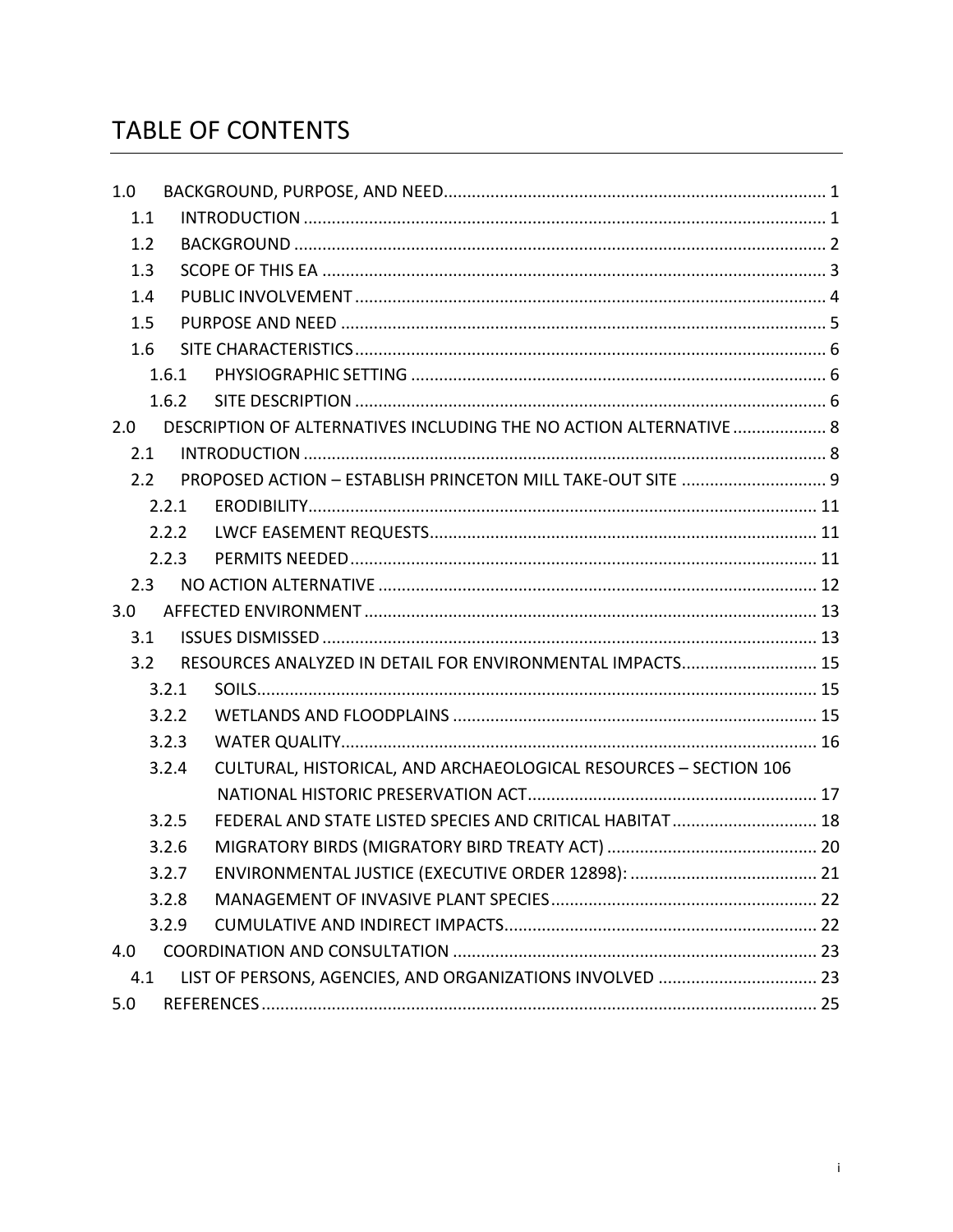- Appendix A Georgia Department of Natural Resources correspondence 03/16/2021
- Appendix B Photography Log
- Appendix C Middle Oconee River Launch Site Exploration Notes
- Appendix D Public Notice for EA Comment Period and ACC Survey Results
- Appendix E ACC Preliminary Design Drawings
- Appendix F Georgia Department of Community Affairs Historic Preservation Division 10/05/2020
- Appendix G Georgia Department of Natural Resources Wildlife Resources Division 03/09/2021 & US Fish & Wildlife Service 10/18/2021 Correspondence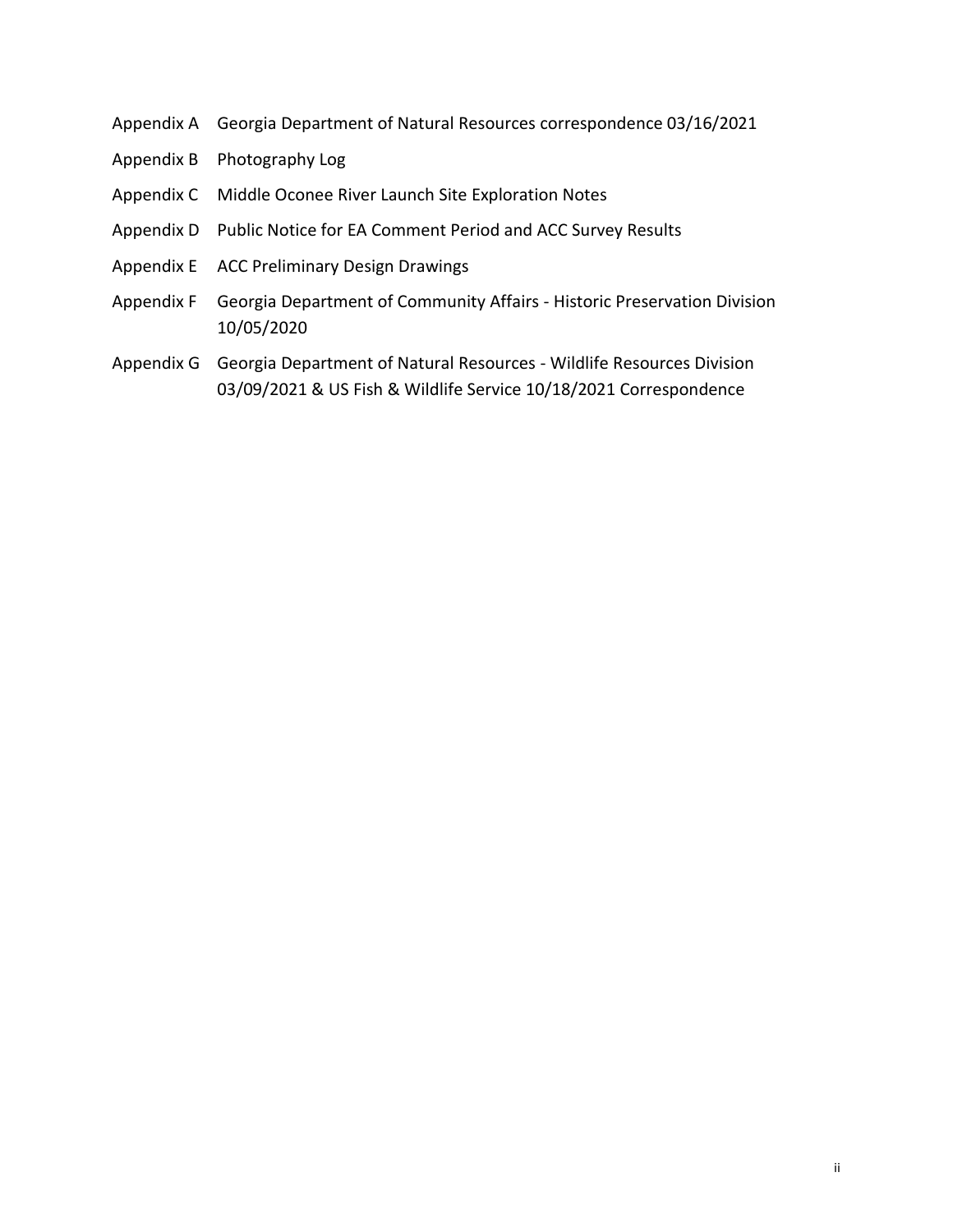# LIST OF FIGURES

- Figure 1. Middle Oconee River Non-motorized Boat Launch project site and vicinity.
- Figure 2. Princeton Mill non-motorized Boat Launch Project Site, adjacent parcels, and aerial imagery.
- Figure 3. Princeton Mill non-motorized Boat Launch Project Site, adjacent parcels, and topography.
- Figure 4. Princeton Mill Non-motorized Boat Launch project site, adjacent parcels, and USFWSNational Wetland Inventory.
- Figure 5. Princeton Mill Non-motorized Boat Launch project site, adjacent parcels, and FEMA Flood Hazard Zones.
- Figure 6. Princeton Mill Non-motorized Boat Launch project site, adjacent parcels, and mapped NRCS soils.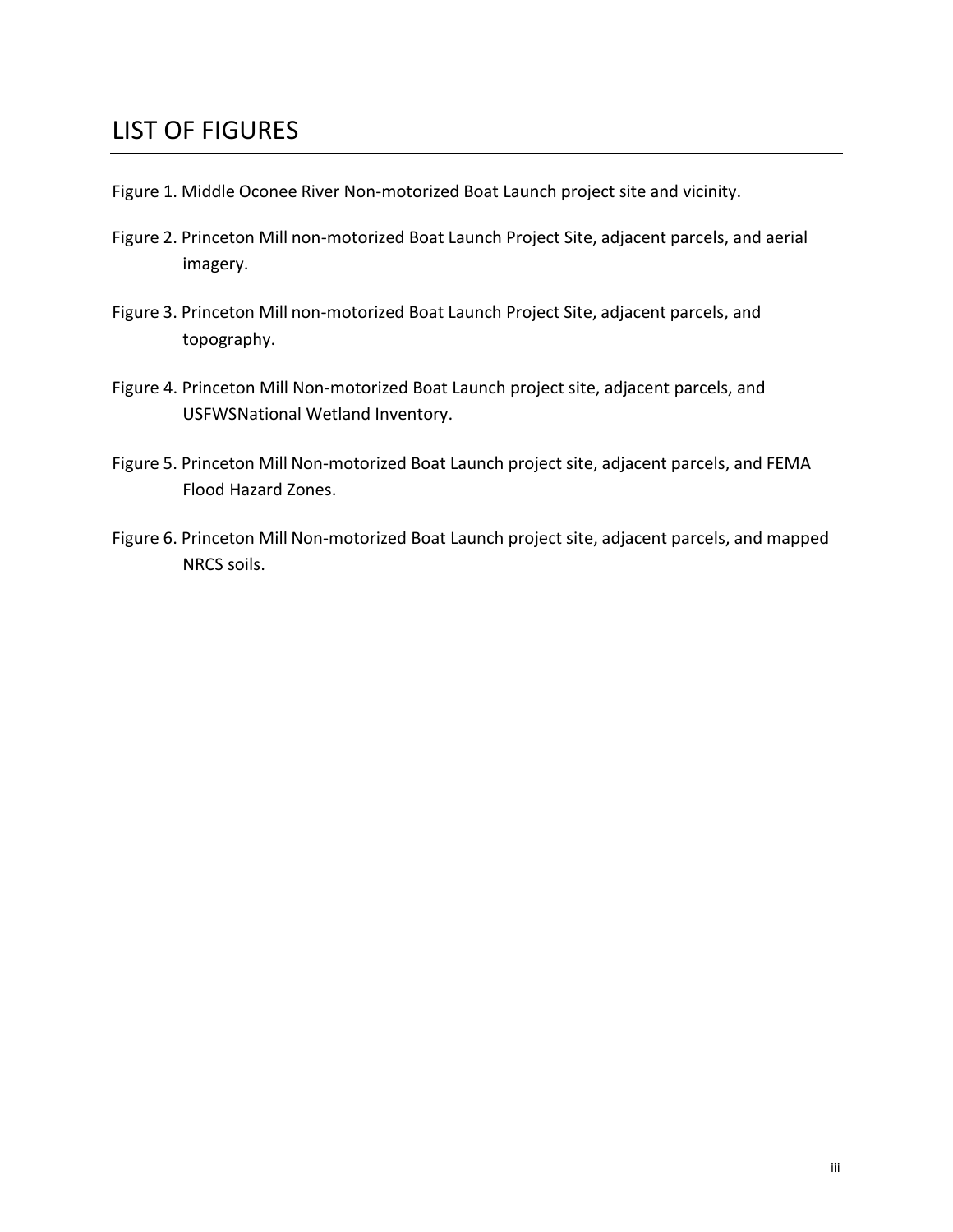# <span id="page-4-0"></span>1.0 BACKGROUND, PURPOSE, AND NEED

# <span id="page-4-1"></span>1.1 INTRODUCTION

Athens-Clarke County has filed an application for funding for the proposed *Princeton Mill - Middle Oconee River Non-Motorized Boat Launch* project from the Land and Water Conservation Fund (LWCF), through the Georgia Department of Natural Resources (GA DNR), as authorized by the Land and Water Conservation Act (54 U.S.C. §20030 *et seq.*). The LWCF is a federal program authorized by Congress in 1964 for the purpose of acquiring land and assisting states and local governments to acquire lands and develop and renovate outdoor recreation facilities. LCWF funds are appropriated by Congress to the U.S. Department of Interior, National Parks Service (NPS), and the NPS allocates the funds through state agencies as a grant program to state and local governments, in this case Athens-Clarke County Unified Government(ACC). The LWCF requires a 50% match for all grant requests. The LWCF funds would give ACC a tremendous opportunity to extend local taxpayer dollars by obtaining the 50% match.

GA DNR manages and distributes the funding provided by the Department of Interior National Park Service (NPS) under the LWCF. The National Environmental Policy Act (NEPA) therefore applies to this application for grant funds from the LCWF since the funding originates from the federal government.

This Environmental Assessment (EA) is prepared pursuant to NEPA, Department of Interior NEPA regulations at 43 CFR Part 46, and the National Park's Service NEPA Handbook 508 (2015). The EA serves two purposes:

- 1. It provides the framework for the National Park Service (NPS) to evaluate theenvironmental consequences of the proposed action; and
- 2. It provides information to help interested and affected public and decision-makers understand the context of the proposed action, including the role of the Land and Water Conservation Act in the proposal, and provide comments on the draft EA.

Review of the National Park Service regulations regarding categorical exclusions at 43 CFR Part 46.205 shows that no categorical exclusion exists for the proposed action analyzed in this EA; therefore, ACC has prepared this EA. GA DNR has determined that, because this document is an EA and it is under preparation as such, the C&S form in the LWCF application (A&R Form) does not need to be completed to determine the level of NEPA documentation (email from LaVerne Turner on 03/16/2021 – Appendix A). However, the environmental checklist and guidance has been used for the impact analysis included in this EA.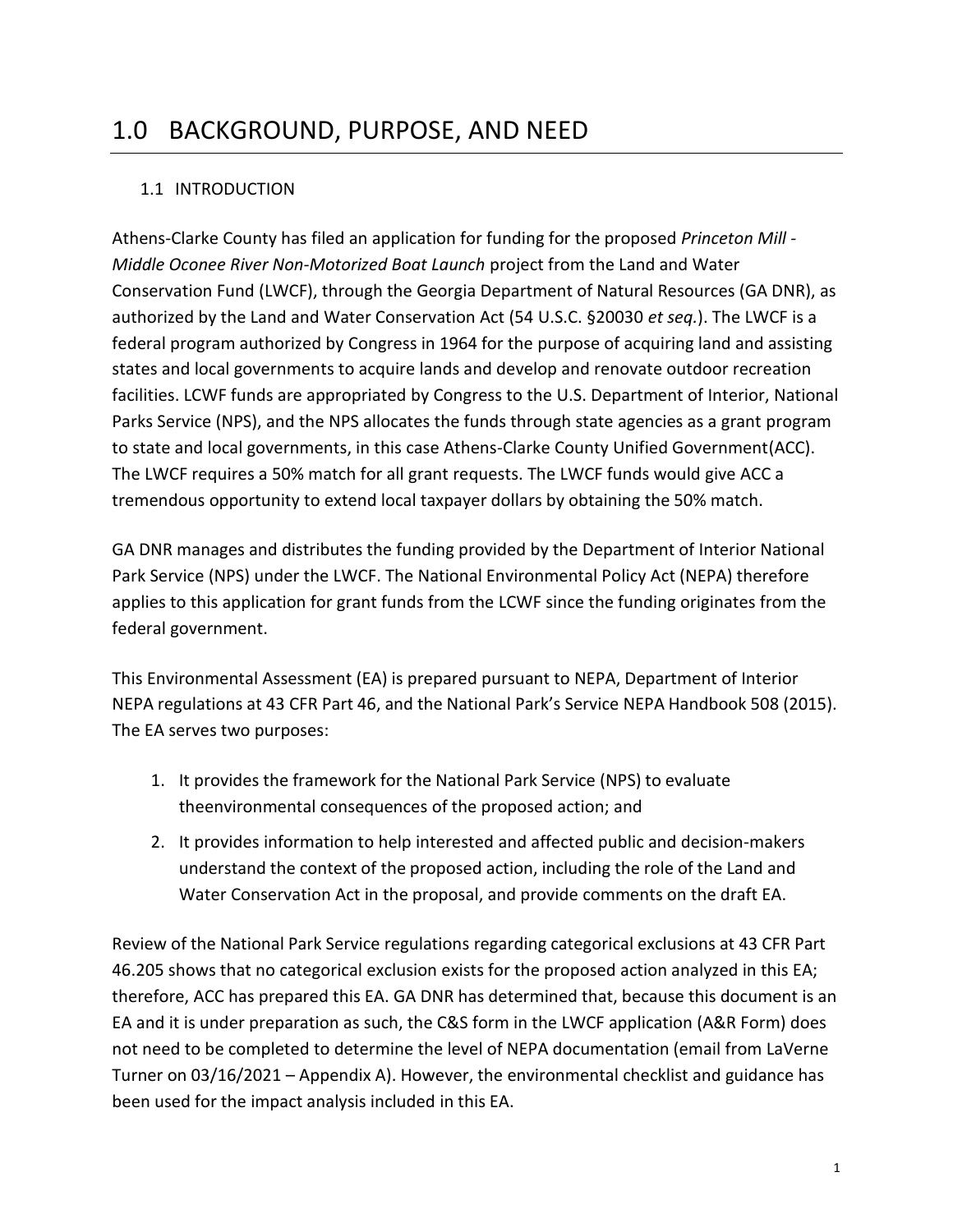In accordance with the guidance, the analyses in this EA were developed to be objective and factual and are written so as to be readily understood by the interested and affected public.

# <span id="page-5-0"></span>1.2 BACKGROUND

The Unified Government of Athens-Clarke County Mayor and Commission (ACC M&C) passed a resolution in 2014 to support and create the Upper Oconee River Water Trail, which was later added to the Greenway Network Plan in 2017. The project concept for the Princeton Mill Launch was approved by the ACC M&C on May 4, 2021, with funding for the project being supported by the 2020 Special Purpose Local Option Sales Tax (SPLOST) program under Project #34 – Water Trails Project. The Water Trails Project was submitted by a group made of local volunteer citizens selected by the county known as the "Water Trail Committee."

The first water trail access point for kayaks and canoes in Clarke County on the Middle Oconee River is Ben Burton Park, constructed and opened in 2016 with a \$50,000 grant from the Riverview Foundation (Appendix B – Photo 1). However, there is no public point downriver for safe take-out for those paddlers. Throughout this EA, the proposed project is variably referred to as a "boat launch" and a "take-out." It is intended to be used for both launching and taking out of kayaks and canoes, however, it is expected to be used primarily as a take-out point for paddlers.

In 2016 and 2017, the Water Trail Committee researched multiple locations for a nonmotorized boat take-out site downriver from Ben Burton Park. The Committee identified potential sites using GIS, aerial photography, and general knowledge from the members' previous experience paddling the river. When a potential site was located, Committee members contacted various property owners. A prospect map was created that documented all the potential sites, with comments from Water Trails Committee members (Appendix C; [https://athensclarke.maps.arcgis.com/apps/instant/minimalist/index.html?appid=d46a01ba5f1](https://athensclarke.maps.arcgis.com/apps/instant/minimalist/index.html?appid=d46a01ba5f1e4fd6a24020a842c5efd6) [e4fd6a24020a842c5efd6\)](https://athensclarke.maps.arcgis.com/apps/instant/minimalist/index.html?appid=d46a01ba5f1e4fd6a24020a842c5efd6)

The Committee identified that the most feasible location was located at 2390 South Lumpkin Street abutting the Middle Oconee River property that is adjacent to the Macon Highway bridge (US Hwy 129/441), which relates to the portion of the tract that corresponds to the street address of 650 Macon Highway (Figure 1). Few publicly-owned parcels of land are available on the river, and river real-estate, especially land that has appropriate zoning, is in short supply.

Acquisition prices are therefore high and increasing over time. This location is also five miles downriver from Ben Burton Park, which is a good distance for beginning paddlers. This site also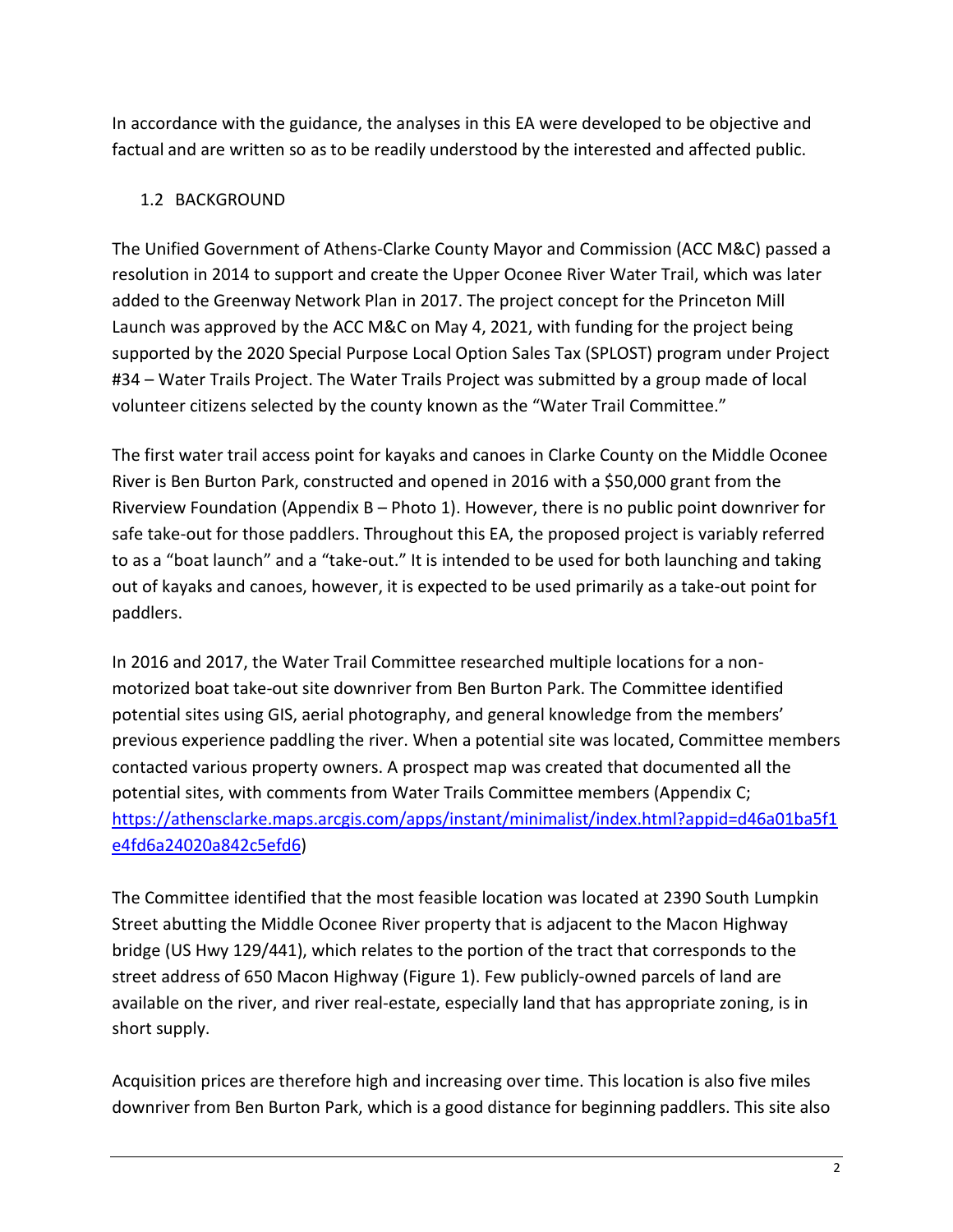has a willing seller/lessor. A site down-stream from this proposed site in Oconee County (the Brightwell property)is being considered as another take-out site, in order to extend the water trail. The Brightwell site is also near a major transportation corridor. The Brightwell site has neither been sufficiently investigated nor has funding for acquisition been actively sought, so that site is not included within the scope of this EA.

In 2019, the citizens of Athens-Clarke County voted in favor of using funds from the Special Purpose Local Option Sales Tax (SPLOST) for the Water Trails project, both for funding the project and for use as matching funds for leveraging grant opportunities [\(https://www.accgov.com/8938/34-Water-Trails-Project,](https://www.accgov.com/8938/34-Water-Trails-Project) viewed June 9, 2021).

The County is applying for a LWCF 50% matching grant from the GA DNR for acquisition of the land easement and construction of a parking lot and non-motorized boat launch at the Princeton United Methodist Church (UMC) property located at 2390 South Lumpkin Street. However, the proposed site will be accessed from 650 Macon Highway that is adjacent to the Macon Highway bridge (US Hwy 129/441) and where proximity to the Middle Oconee River is closest to access (Figure 1).

# <span id="page-6-0"></span>1.3 SCOPE OF THIS EA

This EA assesses the environmental consequences of the *Princeton Mill – Middle Oconee River Non-Motorized Boat Launch* project and does not assess any other components of the Oconee Rivers Greenway Network Plan. The Greenway Network Plan is a long-term planning document which establishes a comprehensive vision for the Oconee Rivers Greenway (which includes both the North Oconee River and Middle Oconee River), its parks, terrestrial trails, and water trails. The Plan includes a conceptual network of terrestrial and aquatic multi-use trails along and within the Middle Oconee River. The Plan gives priority rankings to multiple projects throughout the Greenway Network. However, the terrestrial trails identified in the Greenway Network Plan in the vicinity of the proposed Princeton Mill boat launch are insubstantial in that they are not on the list of priority projects, have not been given a priority designation, and do not have identified or potential funding allocations (ACC, 2017). Therefore, only the proposed non-motorized boat launch, parking lot, and trail from the parking lot to the boat launch are the subject of this EA.

Only this proposed project is the subject of this EA, which is being prepared for the application to the NPS for the grant under the LWCF. Any other recreation projects identified in the Greenway Network Plan not directly related to this application for this LWCF grant that may be considered by ACC in the future would be evaluated under separate processes when each and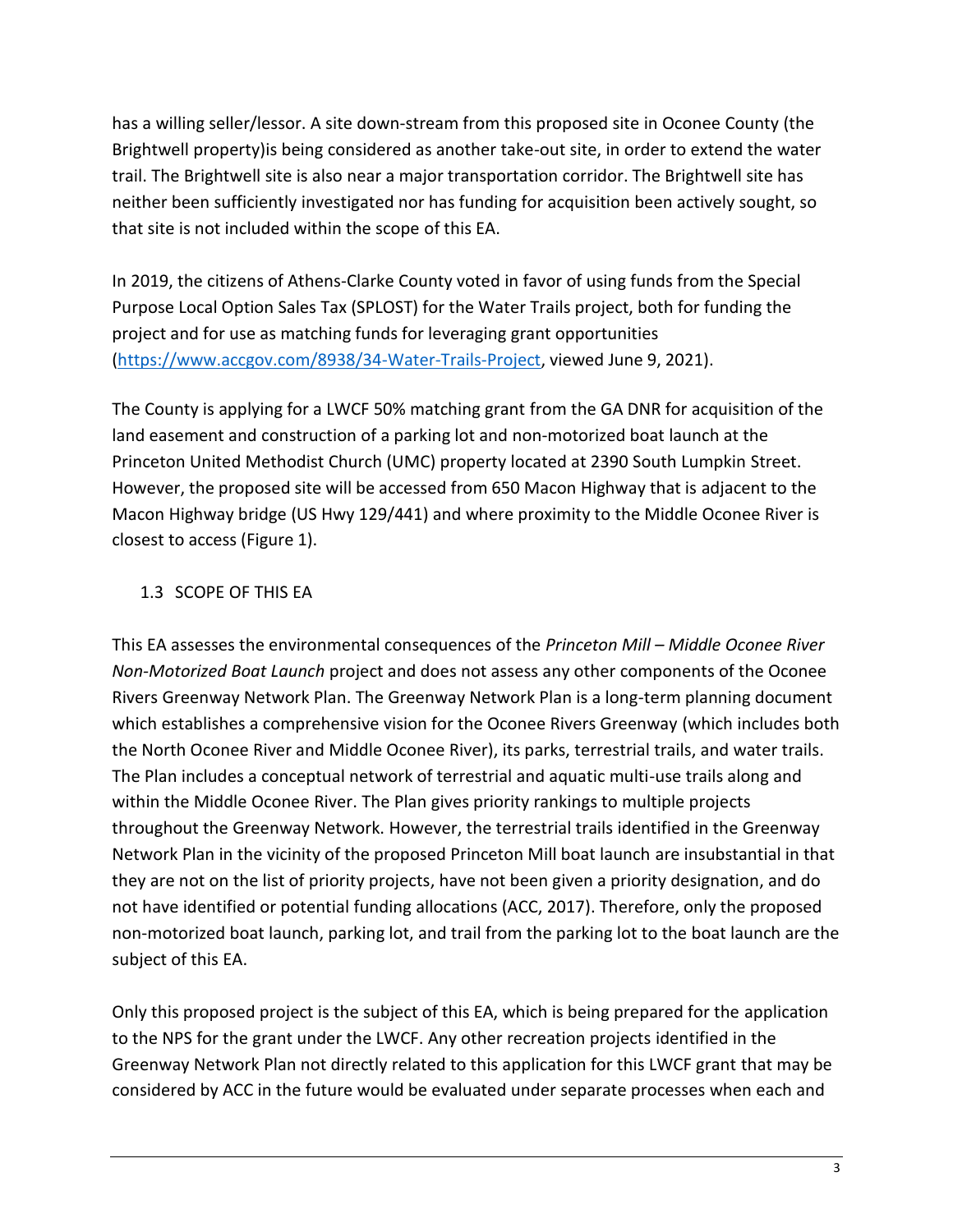any project becomes substantive enough for decision making. These processes would include opportunities for public involvement and comment.

#### <span id="page-7-0"></span>1.4 PUBLIC INVOLVEMENT

Extensive public involvement efforts regarding this proposed project identified substantial public interest and support. This project is supported by the Oconee Rivers Greenway Commission, Upper Oconee Watershed Network, Georgia River Network, and the Upper Oconee Water Trail Committee, a committee of community stakeholders including the ACC County Commissioners, Park planners,University of Georgia, non-profit groups, local outfitters, and local paddlers. Two in-person public meetings were held at Ben Burton Park on March 25 and 27, 2021, and due to the COVID-19 pandemic, additional virtual meetings were held on March 29 and April 13, 2021. A total of 26 people attended the on-site meetings; 278 comments were received via the virtual meetings; 4,040 people engaged on Facebook and Instagram; and 3,978 people engaged via NextDoor. An online survey was made available during the public meetings. Out of 278 survey respondents, 211 made comments in support of the project, 55 respondents did not comment or made neutral statements, and 11 respondents made comments in disapproval of the project (survey results attached in Appendix D). Public input was also received at the May 4, 2021 ACC M&C Regular Session meeting. At the ACC M&C meeting, ten citizens spoke in support of the Water Trails Project and two citizens spoke in opposition. Records of the ACC M&C meetings are available on the ACC government website (https://www.accgov.com/176/Mayor-Commission-Meetings).

Members of the Princeton Mill Homeowners Association (HOA), a subdivision located on the other side (i.e., west and northwest) of the Princeton UMC property from the proposed boat launch, expressed opposition to the project. Members of the HOA attended the meetings listed above and engaged with ACC staff. ACC Commissioners and staff attended a meeting of the HOA on the April 8, 2021 date to discuss the boat launch project. Few members of the HOA supported the project, and most continued to oppose the project (Melinda Cochran Davis, Assistant Director, ACC Leisure Services, pers. comm. 12/13/21).

Public notice to provide information regarding the proposed project and to solicit comments from the public and government agencies was conducted by publishing notice in the local paper (Athens Banner-Herald), announcement at November meeting of the ACC Mayor and County Commissioners, and by posting an announcement on the ACC website. A copy of the Draft EA was made available for public review on ACC the website and a hard copy was made available at the ACC library located at 2025 Baxter Street, Athens, Georgia. Copies of the published announcement are included as Appendix D to this EA.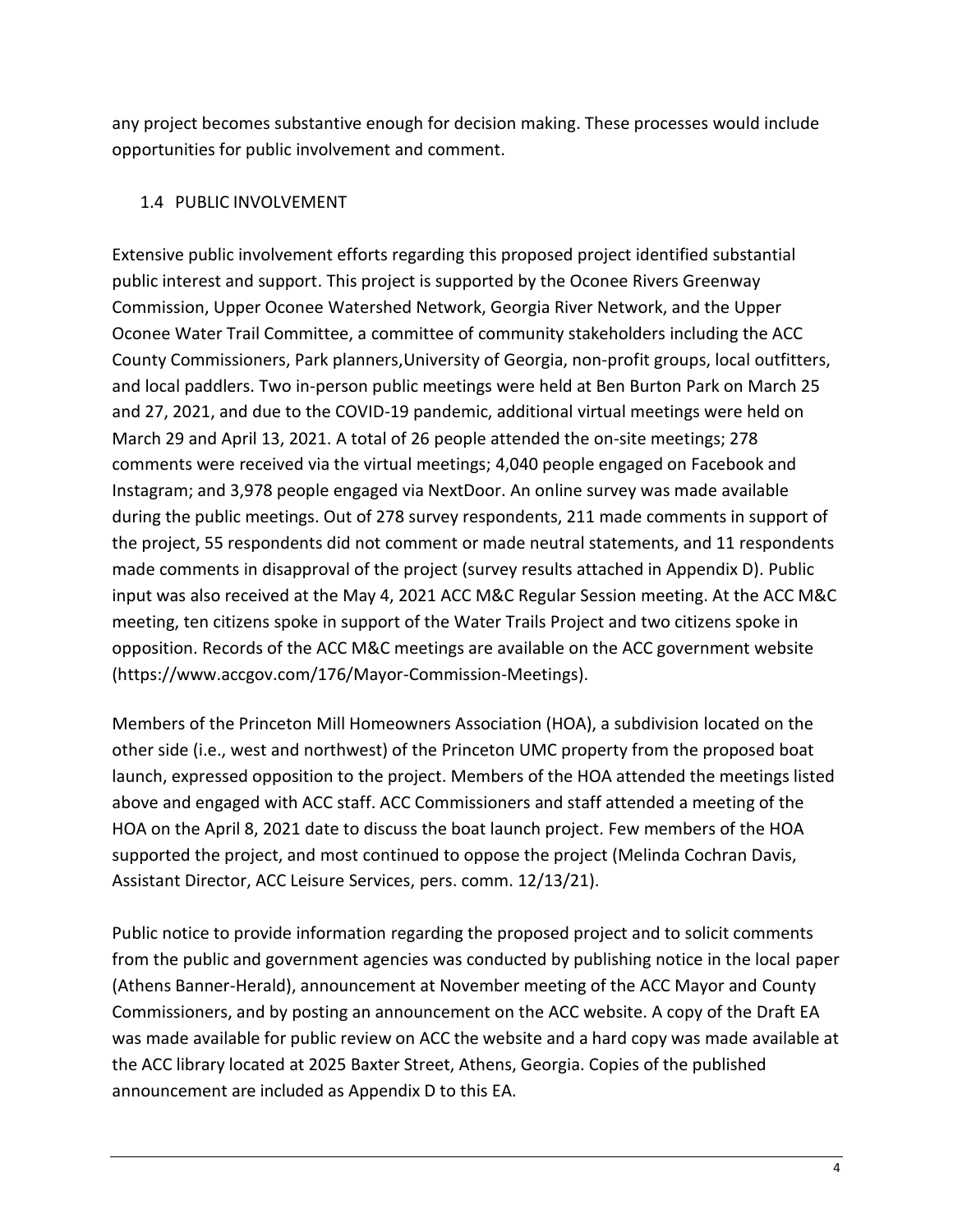#### <span id="page-8-0"></span>1.5 PURPOSE AND NEED

The goal is to construct a safe and sustainable river access, with parking, that paddlers can readily use. This project would also increase public awareness of and participation in improving and maintaining the environmental quality of the Middle Oconee River. Partnerships are also fostered between the Athens-Clarke County Unified Government departments, such as the Sustainability Office, Public Utilities, Stormwater,and Keep Athens Clarke County Clean and Beautiful, and outside groups with interest in local and Georgia rivers, such as the Upper Oconee Water Trail, UGA Botanical Gardens, Audubon Society, and Trout unlimited to further encourage water trails programs and stream restoration work.

This project is a high priority for the County and for potential users (see Section 1.4), as it completes the first segment of the water trail (both put-in at Ben Burton Park and take-out at the proposed site) in Athens-Clarke County. Once built, this water trail site will allow users to launch at the existing Ben Burton Park access and take out at the Macon Highway location (Princeton Mill site). After the project construction is complete, the Upper Oconee Water Trail will be eligible to become designated as an established water trail in the Georgia Water Trail Network.

Increasing access to the Middle Oconee River is the primary way to provide and improve paddling and recreation opportunities for the public. The river segment from the Ben Burton Park access to take-out at this site would complete the first river segment of the Upper Oconee Water Trail and create a water trail that does not require paddling upstream. Another launch/takeout site identified is downriver in Oconee County. This future proposed site has no identified potential funding sources and is a future expansion site outside of ACC's scope. Therefore, it is not included within the scope of this EA for LWCF funding from the NPS.

The proposed Princeton Mill Site and the Ben Burton Park site that is upriver from the proposed site, both being located near a two-lane roadway with public parking, provide an excellent opportunity for shuttling boats and paddlers between the two locations. Parking will be made available at the Site for users and will provide space for approximately nine regular-sized vehicles. The site is intended for use by the public. One commercial kayaking outfitter which provides access to the Middle Oconee River has their own private access points for their own use.

Public access to both sites creates opportunities for new and interesting events, educational programs, partnerships, and agreements, including for:

Beginner paddlers of all ages on moving water (which is now only available in ACC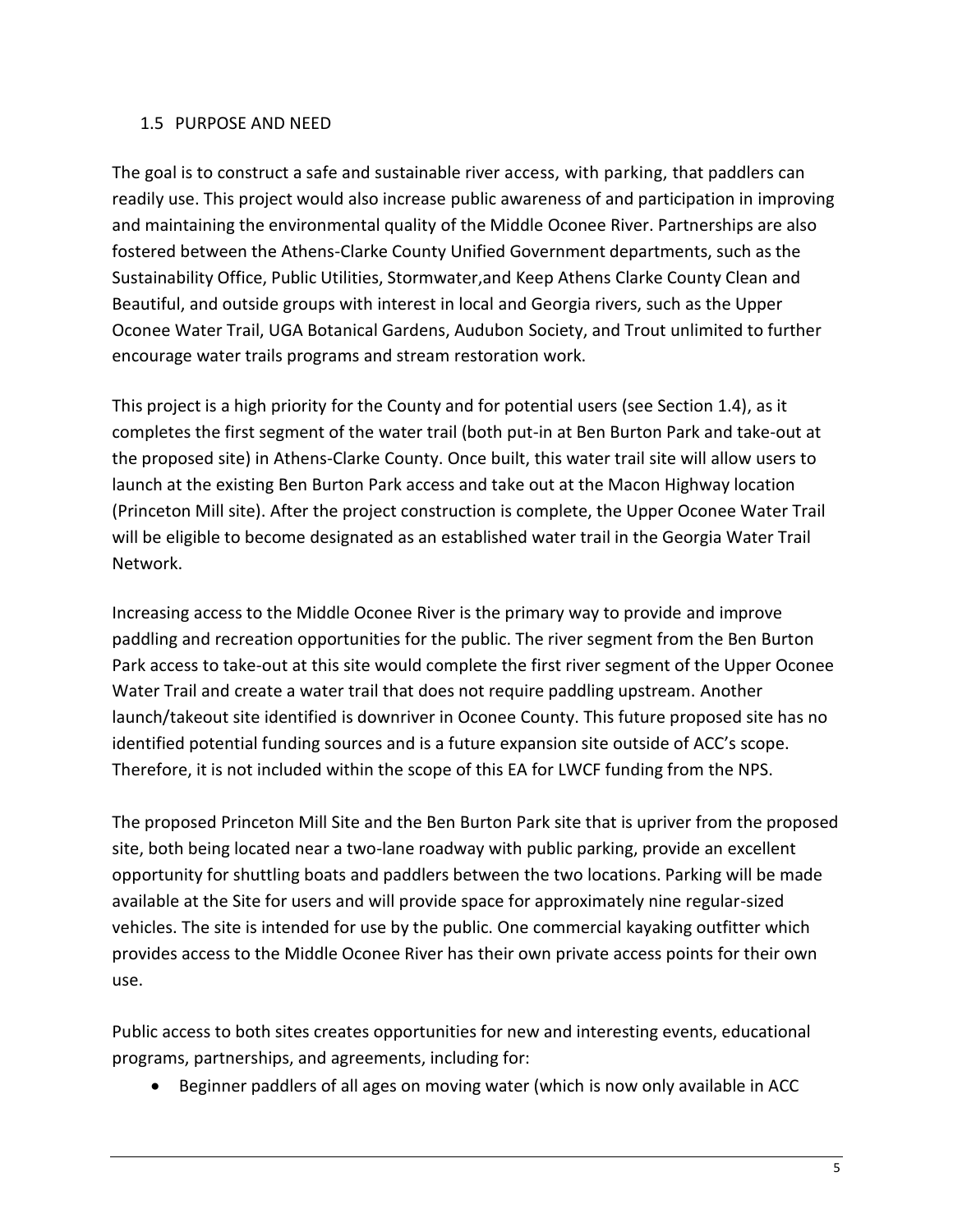onstill water on Lake Chapman);

- Fishing opportunities and events;
- Water safety instruction;
- Conservation activities;
- River clean-up events;
- Improved and safer access to the riverbank; and
- Other educational river-based events.

#### <span id="page-9-0"></span>1.6 SITE CHARACTERISTICS

#### <span id="page-9-1"></span>1.6.1 PHYSIOGRAPHIC SETTING

The site lies within the Winder Slope District of the Southern Piedmont Section of the Piedmont physiographic province (Clarke and Zisa, 1976). The greater site area is characterized by gently rolling topography that is bisected by the headwater tributaries of the major streams draining into the Atlantic Ocean. Granitic formations with common outcroppings are located on the interfluves in the southern and western areas of the district (Clarke and Zisa, 1976).

The region is classified as lying within the Southern Outer Piedmont Level IV ecoregion as defined by the Ecoregions of Alabama and Georgia map (Griffith, 2001). This publication describes the physiography of the Southern Outer Piedmont as low to moderate elevation with low relief, and loblolly-shortleaf pine as the major forest type. Soils mostly consist of red, clayey subsoils underlain by deep saprolite.

#### 1.6.2 SITE DESCRIPTION

<span id="page-9-2"></span>The proposed site encompasses a footprint area of 0.89 acres, of which 0.21 acres is comprised of land that will be leased from Princeton UMC, and 0.68 acres is associated with the Macon Highway right-of-way (ROW) that is owned and managed by the Georgia Department of Transportation (GDOT; Figures 1 through 3). The ACC preliminary designdrawings for the boat launch are presented in Appendix E. Sheets 2 and 3 of the preliminary design drawings show the proposed site layout and infrastructure (Appendix E). As shown on Sheets 2 and 3, the parking area is located on highest landscape area in terms of elevation, withan elevation high of approximately 578 mean sea level (MSL). The preliminary design includes parking spaces for nine vehicles, which includes one handicap space. The site area slopes downward to the southwest in the direction parallel to Macon Highway; at its steepest the slope is about 25 precent. At the bottom of the slope is a floodplain of the Middle Oconee River that varies from about 50 to 100 feet in width with an elevation of approximately 550 MSL (Figures 3 through 5).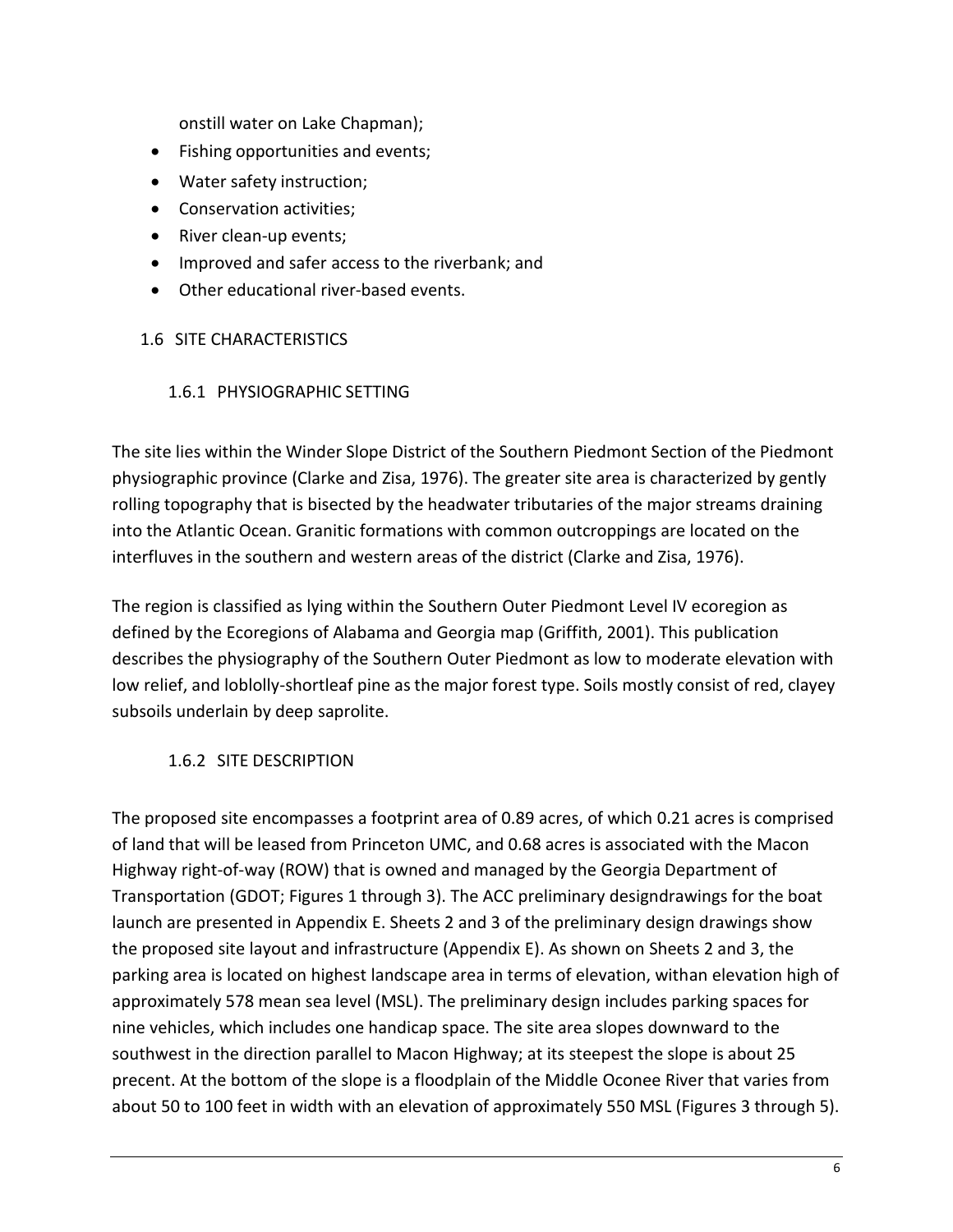The riverbank slopes steeply from the top of bank to the ordinary high-water mark. Photos of the site are presented in Appendix B.

Adjacent to the subject site is a 0.41-acre tract that is used for outdoor advertising and is equipped with a two-sided steel billboard (Figures 2 and 3). The height of vegetation across the higher elevation areas of the proposed boat launch site is maintained at a low level in order to maintain line-of-sight for the billboard.

The site vegetation is dominated by kudzu (*Pueraria sp.*), which is an invasive species. Chinese privet (*Ligustrum sinense*), also an invasive species, is also prevalent. The privet is largely covered with kudzu vines. There is one mature tree on the project site, a box elder (*Acer negundo*), that is located at the top of the riverbank.

There are no structures on the site, except for a sewer manhole and the associated subsurface sewer line piping. The depth of the subsurface piping was measured with a tile probe and found to be more than four feet below the ground surface. Immediately adjacent to the southern side of the site is Macon Highway and the highway bridge that crosses the Middle Oconee River.

To the north and east of the site is the private billboard tract and Princeton UMC property. All property immediately surrounding the site outside of the right-of-way for Macon Highway is owned by the church or the billboard owner. The church property is accessed from South Lumpkin Street, whereas the proposedboat launch would be accessed by Macon Highway (Figures 2 and 3; Appendix E).

Private residential property is located across the river from the proposed site, adjacent to the church lot, and approximately 200 feet up the riverbank from the proposed site (Figures 2 and 3).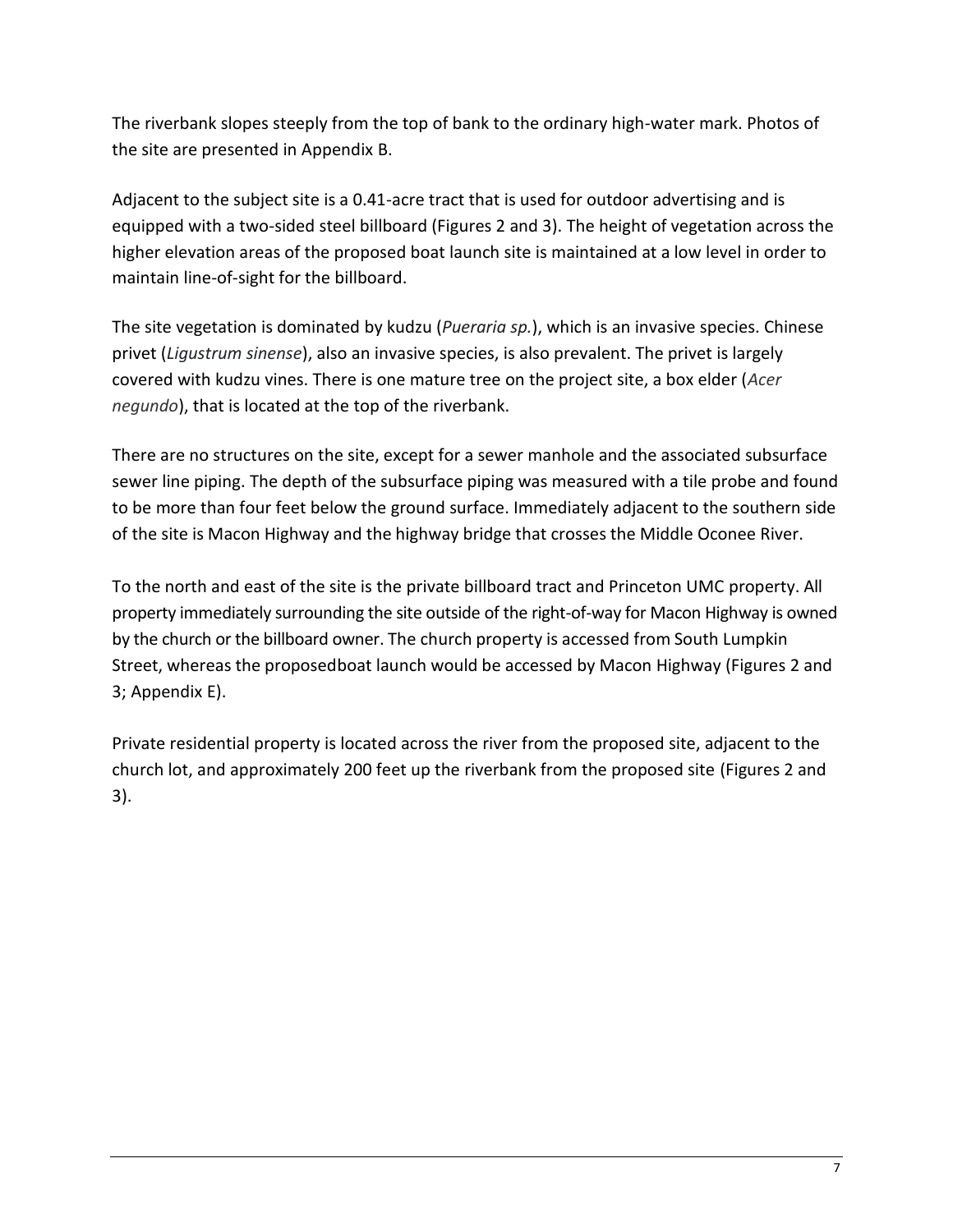# <span id="page-11-0"></span>2.0 DESCRIPTION OF ALTERNATIVES INCLUDING THE NO ACTION ALTERNATIVE

#### <span id="page-11-1"></span>2.1 INTRODUCTION

As described above (see Section 1.2), the site selection process conducted by the Upper Oconee Water Trail Committee, made up of a number of organizations, agencies, and interested parties, was rigorous, objective, and conducted in a transparent manner, with substantial opportunities for public involvement and comment (see Sections 1.2 and 1.4). As the A&R LWCF funding application is made for only this proposed site, the Macon Highway site (identified in the LWCF grant application as the Princeton Mill Site) is the only site included for analysis in this EA. Any other sites that might be associated with this water trail have not been identified, and therefore not included in the scope of this EA (see Section 1.3).

This selected proposed site affords ready access to the Middle Oconee River, space for parking, a viable and safe launch site, boat staging area, and easy access to a roadway, which supports easy shuttling of paddlers and boats. Access from Macon Highway also improves management of the facility by the ACC Leisure Services Department and access for ACC Public Safety Services when needed. Therefore, the alternatives considered in this EA will include only the Proposed Action, which fully meets the Purpose and Need as described below and the No Action Alternative, which provides the affected environment description. See also Section 1.2 above for discussion of the site selection process (Appendix C).

The proposed site at the top of the slope is an open field that is already disturbed and largely covered in kudzu. The riverbank itself is sparsely vegetated except for kudzu growth (Appendix B – Photo 5). The site is located on the outside bank of a bend in the river, and the banks are therefore already experiencing erosion from the water flow. Additionally, there are nearby segments of the left streambank located upstream and downstream (beneath Macon Highway bridge) that are armored with riprap. There are no existing constructed facilities on the site, except for a sewer line that parallels and follows the riverbank; the depth to the sewer line was determined to be greater than four feet by using tile probes along the easement line. With this depth, damage to the sewer line from construction equipment is not anticipated.

An ACC sewer easement is located adjacent and parallel to the riverbank within the site, with an additional line that runs parallel to Macon Highway. These two sewer lines join at the sewer manhole located near the riverbank and the sewer line continues as a single line running parallel to the river in the downstream direction.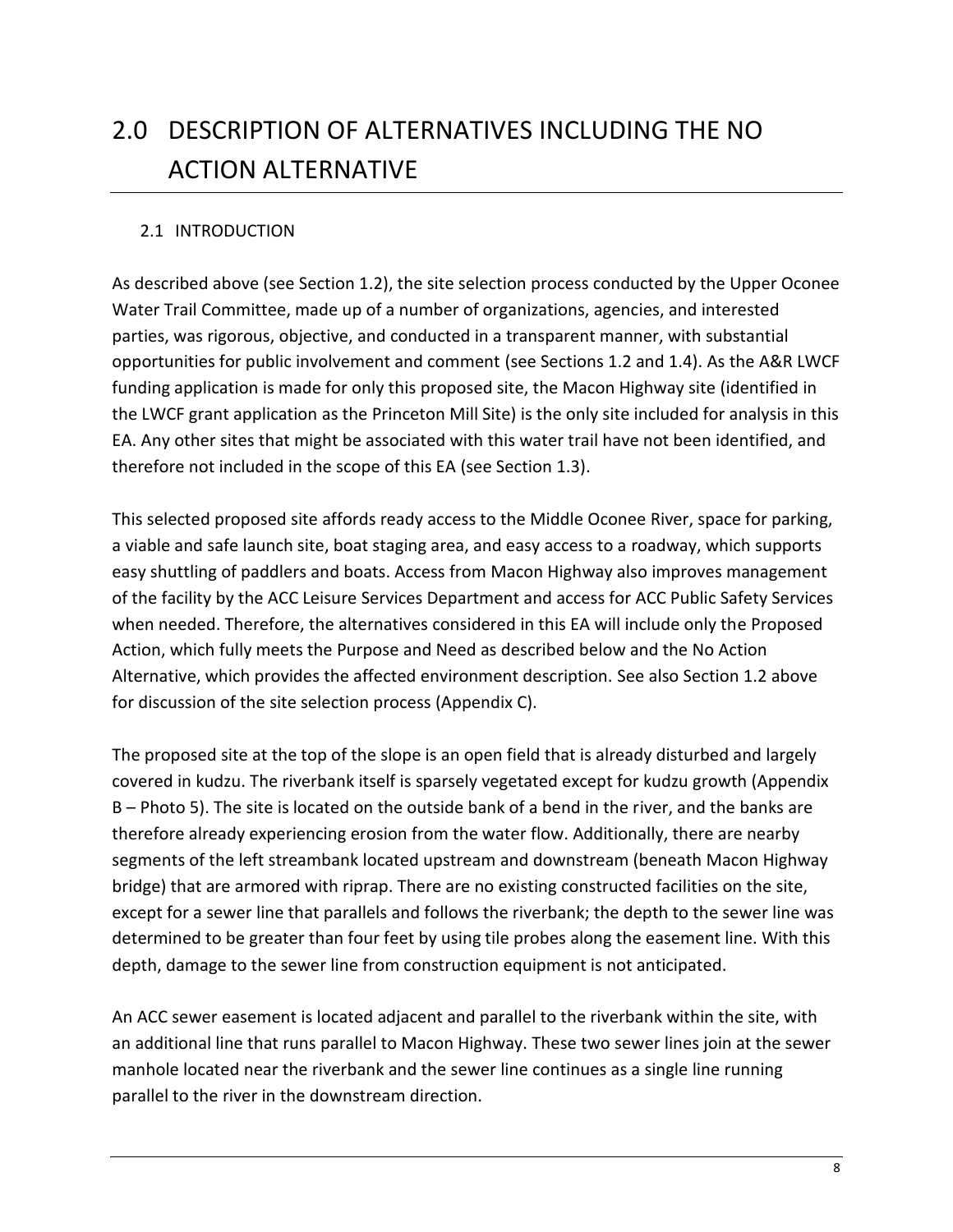The proposed site is adjacent to the Macon Highway bridge on US Hwy 129/441 and has access from the roadway. The parking lot site is owned by the Princeton UMC; the church also owns approximately 250 feet of the riverbank from the bridge. The remainder of land nearby is privately owned, including the billboard site, which has direct access from the road (Figures 2 and 3). Access to the billboard site from the proposed parking area would be controlled by a removable bollard with keys for both the county and the commercial property owner.

## <span id="page-12-0"></span>2.2 PROPOSED ACTION – ESTABLISH PRINCETON MILL LAUNCH/TAKE-OUT SITE

The site will be acquired via a long-term lease from the church. The intent is for the development of a small parking lot and access to the river for multipurpose uses, including paddling, fishing, observing nature, and learning about the river and its conservation. As stated above, it would be a part of the ACC Rivers Greenway, which is a network of natural areas within the 100-year floodplains of the North Oconee River, Middle Oconee River, and Oconee River and their major tributaries. The network includes a system of river-oriented trails that connect the river corridors with adjacent parks, green spaces, neighborhoods, and communities in ACC.

The site would be managed by the ACC Unified Government Leisure Services Department under a Memorandum of Understanding (MOU) agreement with GDOT that will be formalized via a Right-of-Way Encroachment Permit issued by the GDOT (Tract A); the parking area property would be under lease from the church (Tract B; Figure 2 and Appendix E – Sheets 2 and 3).

The project will include the following elements:

- Parking lot for nine vehicles, including a handicap parking space, would be constructed at the top of the slope, using pervious paving materials with a subsurface stormwater detention area below the parking area;
- Access already exists to this site from Macon Highway that is used to access the billboard located on adjacent private land; however, this access is informal with no paving or existing roadway apron. A paved entrance will connect the proposed parking lot to Macon Highway;
- A twelve-foot wide, 330-foot long concrete pedestrian pathway with adjacent boat slide for access to the river by paddlers and pedestrians from the parking area;
- A two-rail split rail fence will surround the parking area, trail, and boat launch area, delineating the park property from the surrounding private property and GDOT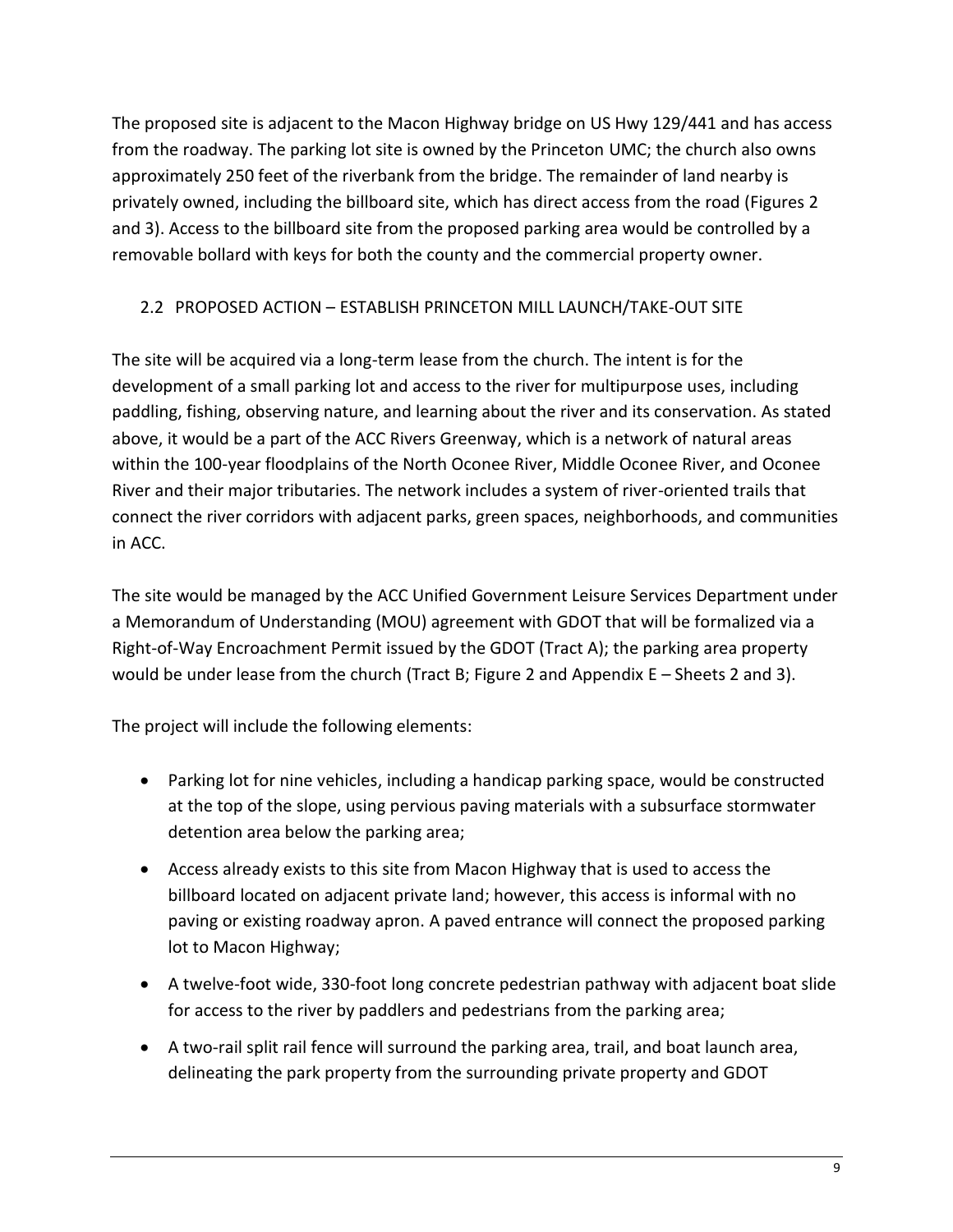easement. The fence surrounding the parking area will provide access to the adjacent billboard property, but will not incorporate it.

- Cuts along the slope from parking area to the floodplain will be required to establish a moderate slope and construct the pedestrian pathway/boat slide leading from the parking area to the boat launch;
- Cuts into the riverbank will be required for leveling the riverbank slope for construction of the stairs and boat launch slide and installation of the streambank armoring. The length of streambank impact will be less than 40 linear feet. (Appendix E – Sheets 4 and 5);
- During installation of the concrete boat launch, isolation of the work area will be achieved via a temporary coffer dam which will direct water around the construction site to prevent erosion and minimize impacts to aquatic resources;
- During construction, the work area will be enclosed with double-row silt fence for minimizing erosion into the waterway;
- A cross slope along the walkway to the floodplain will channel stormwater into a temporary sediment trap to capture mobilized sediment during construction;
- Eradication of the kudzu along the riverbank, at the parking lot site, and the meadow area outside the parking lot will be achieved by ACC Leisure Services using physical (cutting), chemical (herbicides), and operational means (cleaning equipment before entering site), as appropriate. These areas will be replanted with a native wildflower and grass-meadow and/or native riparian perennial seed mixture;
- Selected native woody plants will be planted at the trailhead and parking area, along the streambank that are within the limits of the project disturbance, and on all disturbed areas on the hillside for long term stabilization of the slope and soils;
- A bioswale area will be constructed in area of the temporary sediment trap to manage long-term stormwater runoff.

The steep slope of the site does not provide for safe access to the riverfront for those needing assistive devices for walking, such as walkers or wheelchairs. However, the parking lot and meadow area would be ADA accessible for enjoying pollinators, flowers, and birds, and looking at the river from above.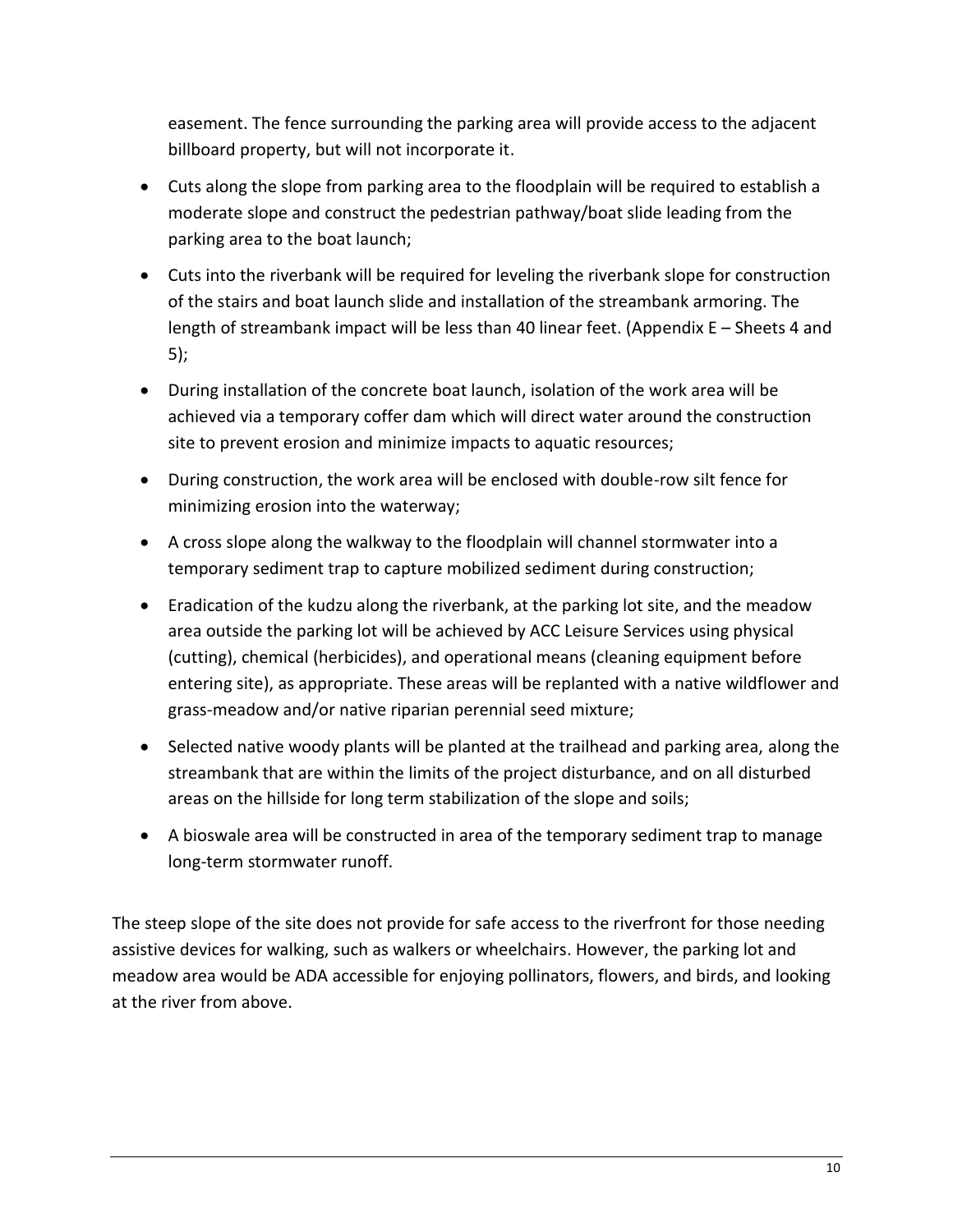## <span id="page-14-0"></span>2.2.1 ERODIBILITY

Although the entire project site is less than one acre, an Erosion and Sedimentation Pollution Control Plan (ESPCP) is required because the work will be conducted within 200 feet of State Waters. Thus, the construction activities will be conducted in accordance with a site specific ESPCP that is reviewed and approved by the Local Issuing Authority (LIA). Control of soil erosion and stormwater runoff will be facilitated through silt fencing, erosion control matting, check dams, stone diversions, temporary construction exit, as well as temporary and permanent planting of native vegetation. Initial erosion control plans are included in the preliminary design drawings provided in Appendix E – Sheets 4 and 5.

The soils at the site are mapped as Buncombe, Madison and Lousia series soils (Figure 6). The soil erodibility index (K) factors for the mapped soils range from 0.10 (Buncombe soil series) to 0.37 (Madison soil series). The K factor is the mean annual soil loss per unit of erosivity for a standard condition of bare soil with no conservation practice on a five-degree slope that is twenty-two meters long (Morgan, 1986). The range of K factors for lower erodibility oxisols to higher erodibility alfisols generally ranges from 0.01 to 0.69 (Morgan, 1986). Thus, the K factor values of the mapped soils range from low to moderate in terms of the erodibility spectrum.

# <span id="page-14-1"></span>2.2.2 LWCF EASEMENT REQUESTS

The ACC Government requests an easement in perpetuity to match existing ACC Leisure Services land acquisition processes unless a fee simple purchase is required as part of the LWCF grant. Discussions with the Princeton United Methodist Church leadership, the current owner of the location proposed for the parking lot, indicates that they are amenable to an easement in perpetuity.

# <span id="page-14-2"></span>2.2.3 PERMITS NEEDED

The following permits are anticipated:

- Georgia Department of Transportation: Execute Right-of-Way Encroachment Permit and Memorandum of Understanding (MOU) with GDOT for use of the GDOT property and to obtain roadway access from Macon Highway to facilitate ingress/egress to the site.
- ACC Government Planning: Plans review and permitting for construction of all aspects of the project: LIA Approval of ESPCP, Floodplain and Riparian Buffer Areas Variance for construction within 25-foot buffer of the river; ACC Flood Protection Ordinance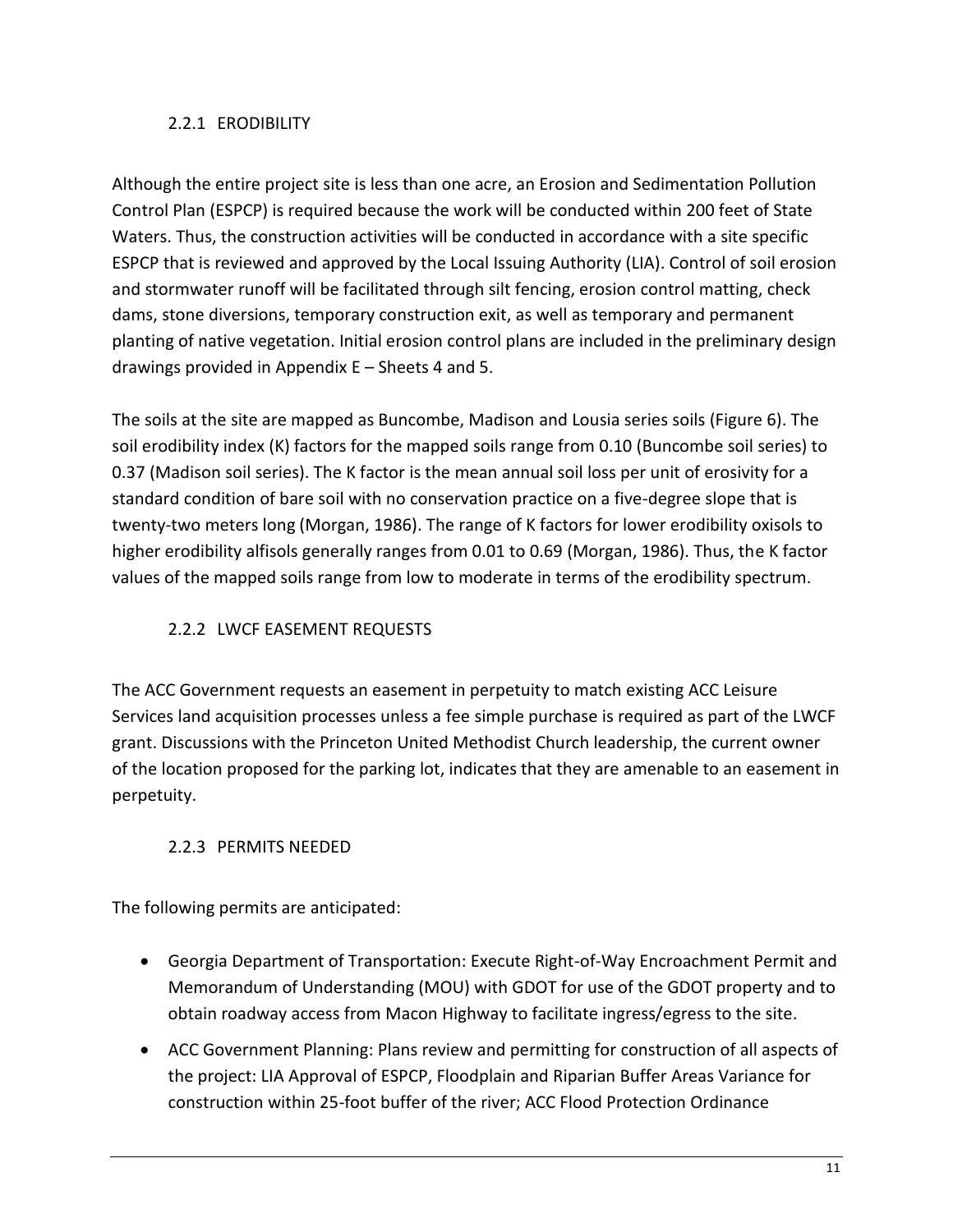Variance. Permanent removal of vegetation from the buffer area must be mitigated by restoring an area of equal size with native riparian vegetation. Temporary removal of vegetation during construction must be replaced by native vegetation.

- ACC Mayor & Commission: Approval of final plans for construction, consistent with the filed plans for the LWCF grant.
- US Army Corps of Engineers (USACE): Nationwide Permit (NWP) 42 Recreational Facilities or Nationwide Permit 36 – Boat Ramps, approved under the 2017 NWP list or the 2021 NWP list. Note that under Section 404(e) of the Clean Water Act, the USACE can issue general permits to authorize NWPs for activities that have only minimal individual and cumulative adverse environmental effects and general permits can be issued for a period of no more than five years. The applicable NWP conditions relevant to the proposed project will be determined based on the NWP selected by the USACE
- Georgia Department of Natural Resources (DNR) Environmental Protection Division (EPD): Variance for a 25-foot Vegetative Buffer Encroachment on Waters of the State will be required for land disturbing activities associated with the boat launch construction within the 25-foot buffer of the Middle Oconee River in accordance the Erosion and Sedimentation Act of 1975 (O.C.G.A. 12-7-6(b)(15). Due to the inherent steep grade between the top of the site and the river, ACC acknowledges that the project would likely be considered a "major disturbance" per EPD guidelines and will likely require a Buffer Mitigation Plan. A Buffer Mitigation Plan would require ACC to restore an area equal in size to the disturbed area of the 25 foot buffer of the Middle Oconee River with native vegetation. The restoration area would also be within the 25-foot buffer of the Middle Oconee River or nearby waters of the state (see O.C.G.A. 12-7-6(b)(15).

#### <span id="page-15-0"></span>2.3 NO ACTION ALTERNATIVE

One alternative to the proposed action is to take no action. This would consist of leaving the site area in its current undeveloped state. If this alternative was chosen, then the impacts described in Section 2.2 would not occur. This alternative would result in the approximate 40 feet of river frontage remaining in an undeveloped state until an alternative solution is reached, or the project is canceled. This would also result in the cancellation or delay of infrastructure improvements the river trail. In addition, the kudzu vegetation would continue dominate the site landscape and river recreation opportunities would remain limited to the Ben Burton put-in upriver.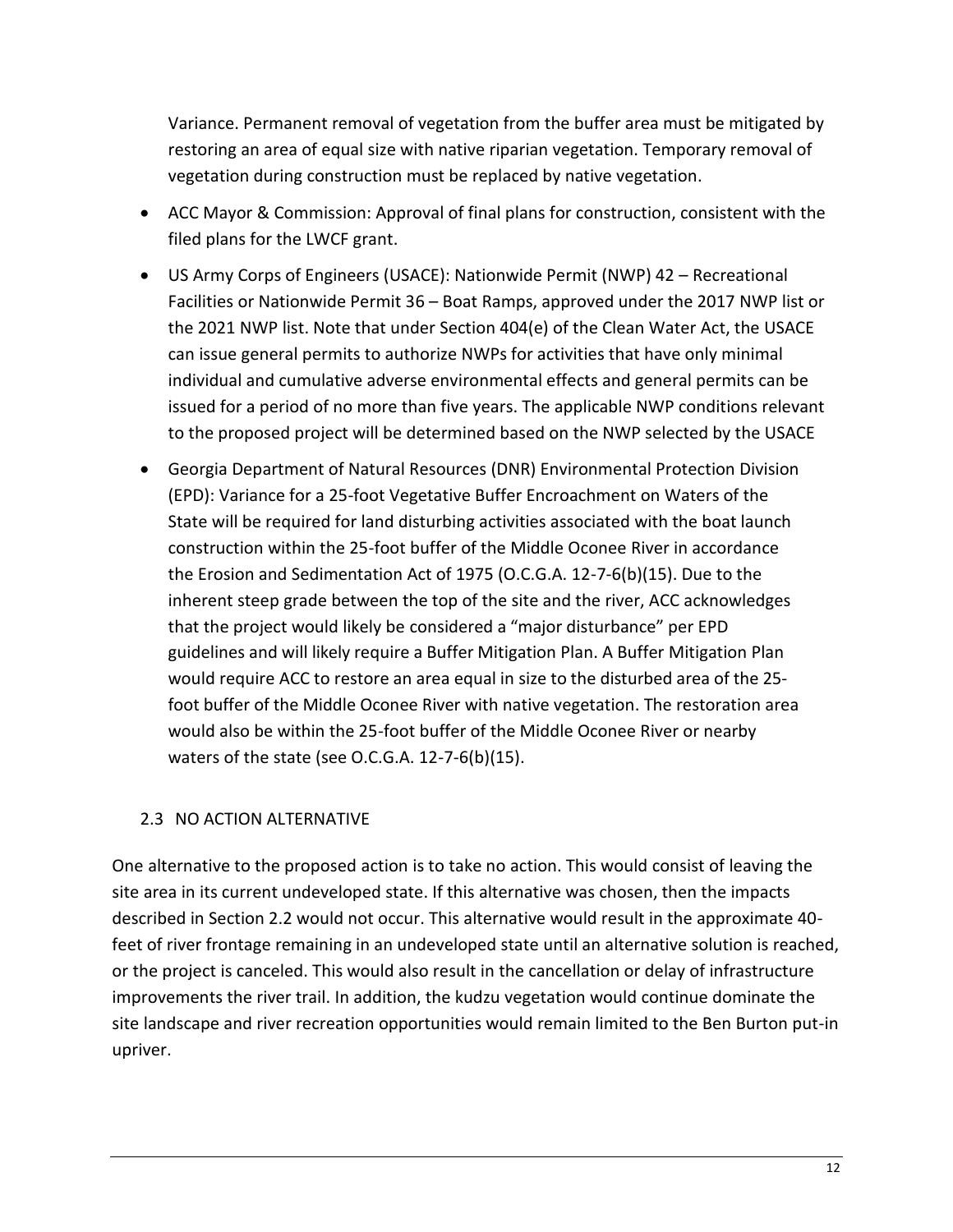# <span id="page-16-0"></span>3.0 AFFECTED ENVIRONMENT

This section incorporates the affected environment for each resource discussed as the basis for the environmental impacts associated with implementing the proposed action on those resources. Therefore, the content of Sections 3 and 4 as identified in Section 6b of the Land and Water Conservation Fund State Assistance Federal Financial Assistance Manual (Vol. 71, National Park Service 03/11/2021) are combined into one section entitled Section 3 in this EA. This facilitates understanding of the baseline impacts for each resource (affected environment) and how those impacts would change should the proposed action be implemented (environmental impacts). This Section includes resources identified in Environmental Resources Survey Tables 1 and 2 of NPS Form 10-904 (rev. 11/2019) as relevant to the proposed site and preparation, construction, and use of that site for meeting the project purpose and need.

#### <span id="page-16-1"></span>3.1 ISSUES DISMISSED

There will be no impacts or changes to the following resources and issues, and therefore these resources will not be considered further in this EA; rationale is provided:

- **1. Relocations/structure demolitions:** No persons or structures are present on the proposed site or currently use the site and therefore no relocations or demolitions are necessary for this project. Access to the billboards on the abutting commercial property would be maintained. Therefore, this issue is dismissed.
- **2. Transportation:** Circulation and movement of vehicular traffic on Macon Highway (US Hwy 129/441) will not change with this project. Design and construction of access to the site from US Hwy 129/441 would be fully coordinated and permitted as a Right-of-Way Encroachment Permit via GDOT and must ensure safe access and egress. The parking lot will provide spaces for nine cars and is therefore not expected to necessitate a slow-down lane or turn-lane to be added to Macon Highway at the entrance to the site. Additionally, movement of boat traffic on the Middle Oconee River will not be changed. Therefore, this issue is dismissed.
- **3. Recreation resources**: The purpose and need of this project is to provide increased safe and desired recreational opportunities to the public as part of a larger regional water trail as discussed in Section 1. No other recreation actions or opportunities would be adversely impaired with the addition of this launch and takeout. Users of the site may visit local restaurants, gas stations and other commercial services in the area, potentially having a positive effect on the local economy. Therefore, this issue is dismissed.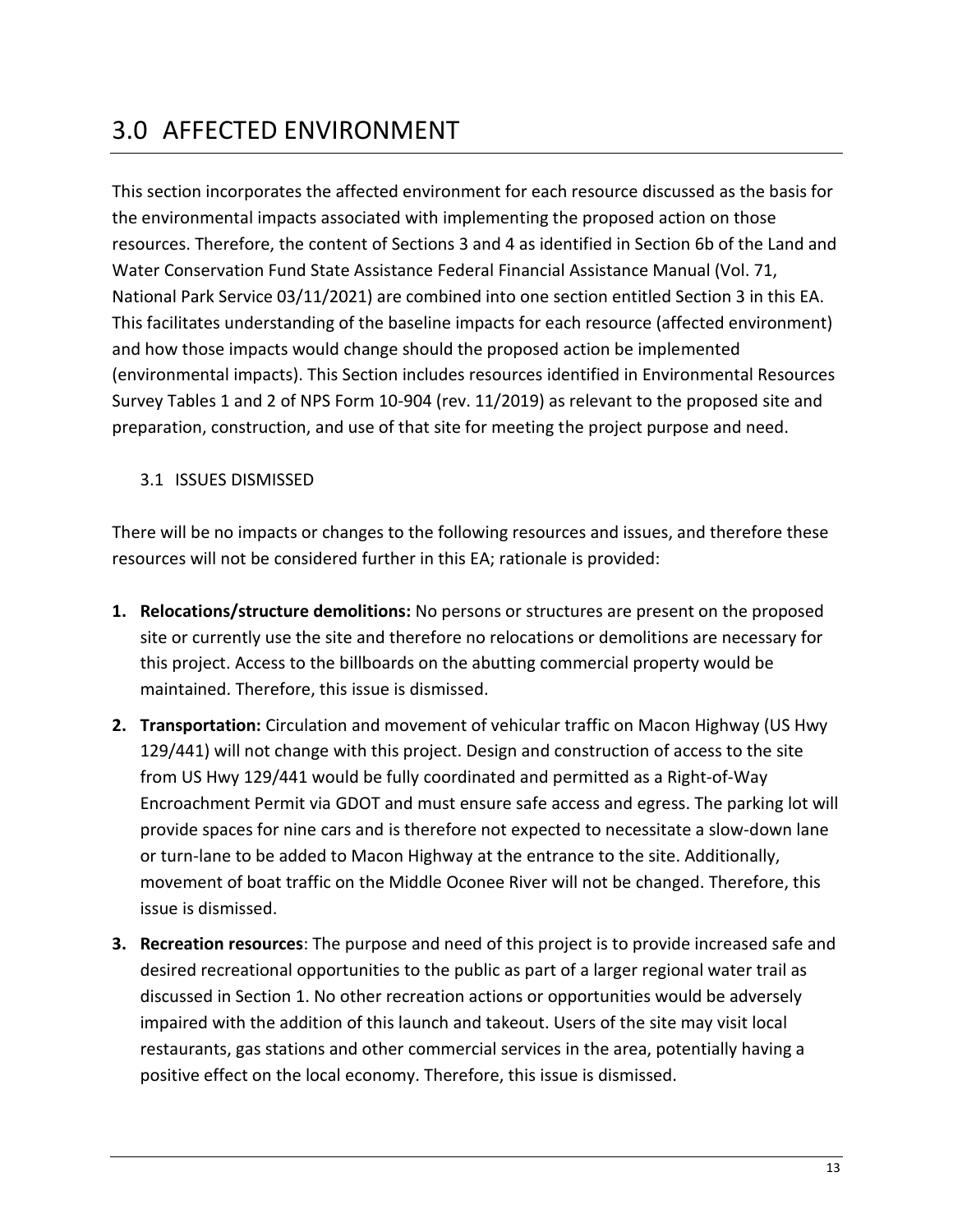- **4. Lightscapes:** Lighting at the boat launch must comply with the ACC Outdoor Lighting and Glare Ordinance. As such lighting associated with the project will conform to the ordinance standards in terms of lighting intensity, glare, directional control, and trespass. The amount of lighting will also be reduced to the minimum necessary to facilitate safe use. Therefore, this issue is dismissed.
- **5. Noise:** This site is directly adjacent to a highway, and all recreationists using the site would have vehicles transporting small non-motorized boats that are launched using the steps and slides (no trailer ramps). Therefore, there would be no additional noise associated with use of the area once construction is completed. Construction would involve only temporary noise from land graders, excavators, and concrete trucks. Users of the parking area would expect noise from the roadway, and sound from the roadway would be diminished down the slope by the river. Therefore, this issue is dismissed.
- **6. Unique ecosystems and land designations:** There are no unique ecosystems or land designations on the proposed site. The area is highly disturbed, is directly adjacent to a roadway and bridge, and primarily covered in invasive vegetation (kudzu). Issues related to water quality impacts associated with the Middle Oconee River are discussed in Section 3.2.3 of this EA. Therefore, this issue is dismissed.
- **7. Climate:** This proposed project will not affect the climate, nor will the climate or climate change affect this proposed project. With expected climate change, flooding of the Middle Oconee River is expected to increase in frequency, height, and/or duration, but the design of the take-out area at the river's edge is intended to be resilient to flooding. Therefore, this issue is dismissed.
- **8. Air quality:** The only potential contribution to air quality would be from the vehicles accessing and parking in the parking lot. All boats using the site would be non-motorized, with no air emissions. Therefore, air quality would not be adversely impacted and this issue is dismissed.
- **9. Contamination or hazardous materials:** No hazardous or contaminated materials would be used during construction operations or use of the site by recreationists. All construction and recreation vehicles would not emit hazardous materials when used as directed or by regulation, and all boats are non-motorized. Therefore, this issue is dismissed.
- **10. Negative impacts on public health or safety:** The proposed project would have no negative impacts on public health or safety. The stairs and boat slide will make it safer for people to access the river. Recreationists are required to use personal flotation devices while boating on the river per GA DNR regulatory codes. ACC has imposed a strictly-enforced ordinance within its parks that does not allow camping or overnight use. Therefore, ACC will prevent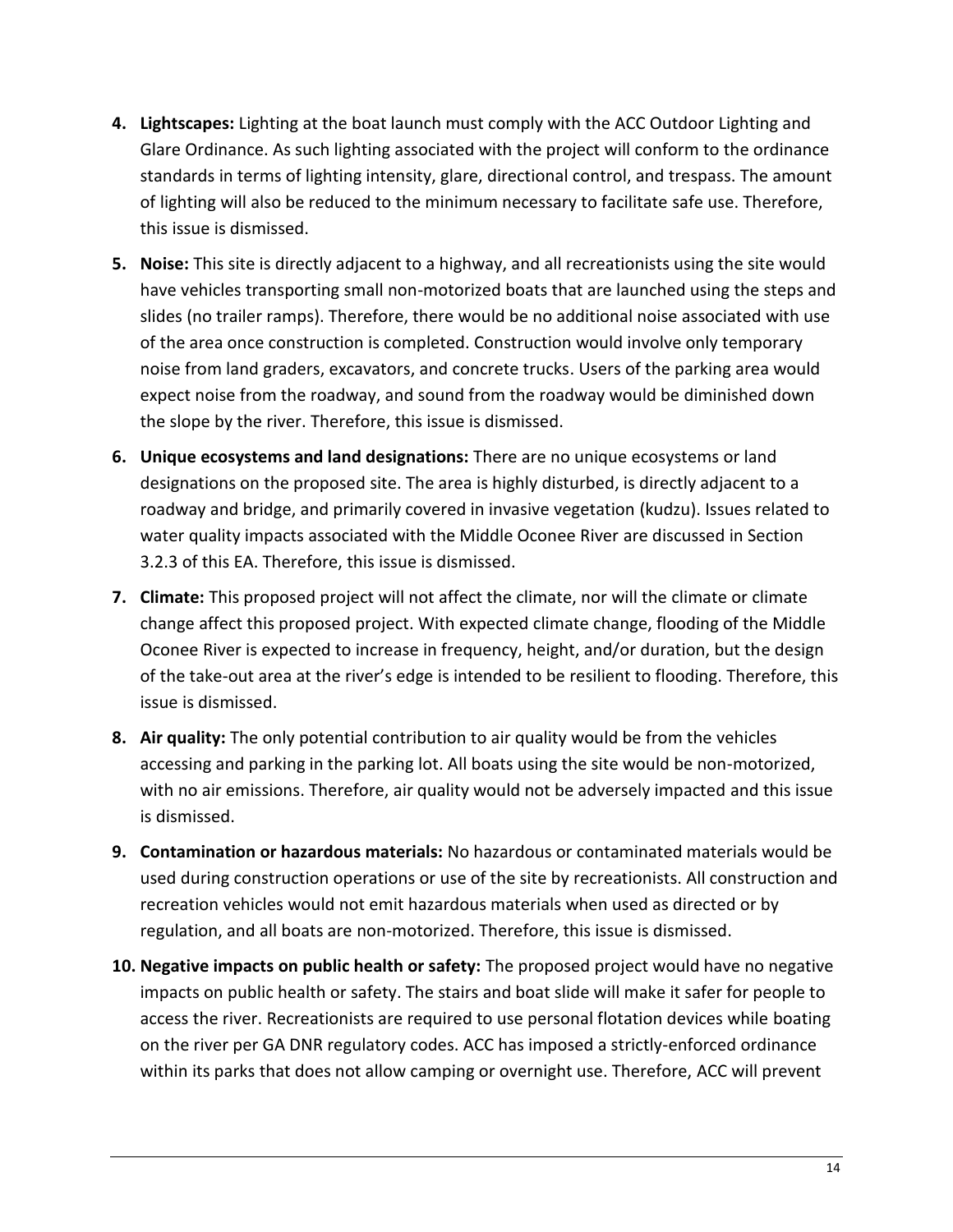use of the site, which will be an ACC-maintained park, by unhoused persons using enforcement per code (ACC Ord. Sec. 1-10-26).

#### <span id="page-18-0"></span>3.2 RESOURCES ANALYZED IN DETAIL FOR ENVIRONMENTAL IMPACTS

This section analyzes the degree to which the resources relevant to the proposed action area might be impacted by the proposal. This analysis is presented for the interested and affected public, agencies, and decision-makers to understand the potential for impacts, both beneficial and adverse impacts.

#### <span id="page-18-1"></span>3.2.1 SOILS

The soils at the site are mapped as Buncombe, Madison, and Lousia series soils (Robertson, 1968). None of the mapped soils are hydric, instead, they are well drained to excessively drained and are not associated with wetlands environments. The soils have low to moderate erodibility, based on their K values. In constructing the pathway from the parking area to the floodplain the steepness of the hillslope will be lessened by grading, which will necessitate removal of soil material to achieve the design slope (Appendix  $E -$  Sheet 5). The grading activities will be completed in accordance with an approved ESPCP and the final grade will be less steep. After final stabilization with permanent native vegetation, the reduction in slope should result in lower long-term erodibility of the site.

#### <span id="page-18-2"></span>3.2.2 WETLANDS AND FLOODPLAINS

Executive Orders 11988 and 11990 direct the federal agency to avoid, to the extent possible, the long- and short-term adverse impacts associated with modifying or occupying floodplains and wetlands. They also require the federal agency to avoid direct or indirect support of floodplain or wetland development whenever there is a practical alternative.

Completion of the boat launch will contribute to the navigable use of the river. The greater use is desirable to developing community awareness of the Middle Oconee River as a "high priority watershed". The watershed was designated as such by the Georgia Department of Natural Resources, per the 2015 State Wildlife Action Plan (SWAP). The designation was based on species occurrence data, land cover, and expert knowledge which concluded the watershed contains important populations of a high priority aquatic species.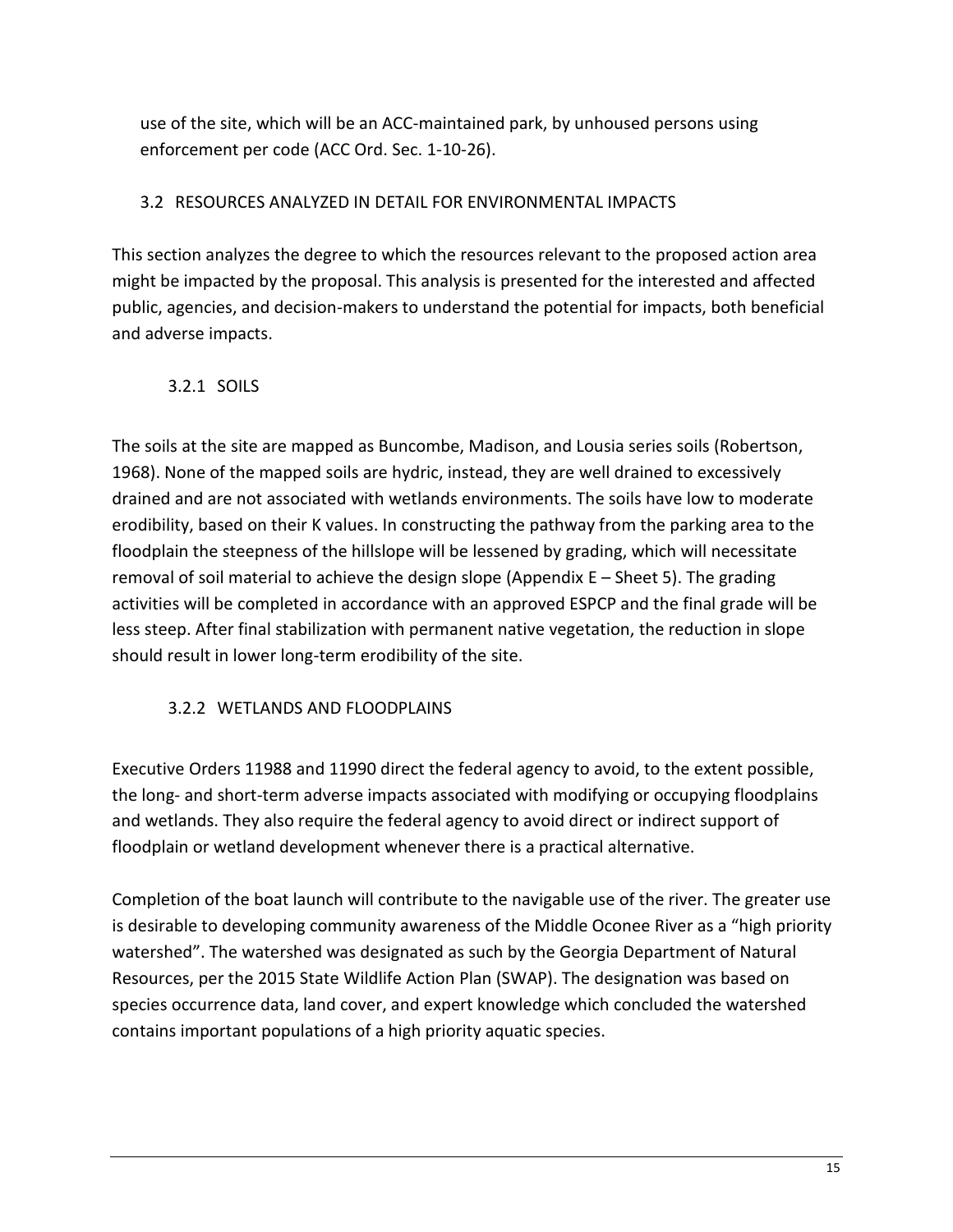No wetlands are located on the site. The soils at the site are mapped as Buncombe, Madison, and Lousia series soils (Robertson, 1968). None of the mapped soils are hydric, instead, they are well drained to excessively drained and are not associated with wetlands environments. Hence, there will be no adverse impacts to wetlands in accordance with Executive Order 11990.

The pathway to the boat launch will be constructed of pervious paving. Within the floodplain (Figure 5) the pathway will be installed at grade to attain no rise in the flood level as a result of the pathway. Armoring of the boat launch will be achieved using riprap and/or planted gabions which will be designed to reduce scour, maintain resilience during flood events, and minimize changes to the river hydrology. Areas of the streambank that are disturbed that are not part of the stairway or armoring will be planted with native vegetation.

The streambank at the site of the proposed boat launch is steely sloping. Construction of the stairway that leads from the floodplain to the launching platform will require limited excavation of the streambank to lessen the streambank slope such that it will allow a more moderate stairway angle (e.g., steps will have 12-inch tread width and six 6-inch rise). Thus, the potential of rise to the flood level from placement/construction of armoring will be largely or fully offset by excavation that is necessary to install the stairway and there will be no adverse impact to the floodplain in accordance with Executive Order 11988.

# <span id="page-19-0"></span>3.2.3 WATER QUALITY

The project is proposed to be constructed on the bank of the Middle Oconee River, a major tributary to the Oconee River. The project area is located within a 12-mile section of the river which is listed on GA EPD's 2020 305(b)/303(d) list for not supporting its designated uses of fishing and drinking water due to fecal coliform impairment. The listed cause of impairment is nonpoint source runoff. Total Maximum Daily Load (TMDL) assessments for fecal coliform were completed for this section in 2002 and 2007, and the 2007 TMDL requires a 74% fecal coliform load reduction (EPD, 2007). Fecal coliform monitoring was conducted in 2015 and 2016 as part of a Watershed Management Plan (WMP) for the Middle Oconee River Watershed and included sample collection in the Middle Oconee River at Macon Highway near the project location.

Three out of seven fecal coliform geomeans calculated for the Middle Oconee River at Macon Highway in 2015 and 2016 exceeded the state water quality standard of 200 CFU/100mL for the months of May through October (Tetra Tech & ARCADIS, 2018). Potential nonpoint sources of fecal coliform runoff listed in the TMDL and WMP include urban stormwater, leaking sewer lines or septic systems, wildlife feces, and agricultural livestock manure (EPD, 2007; Tetratech &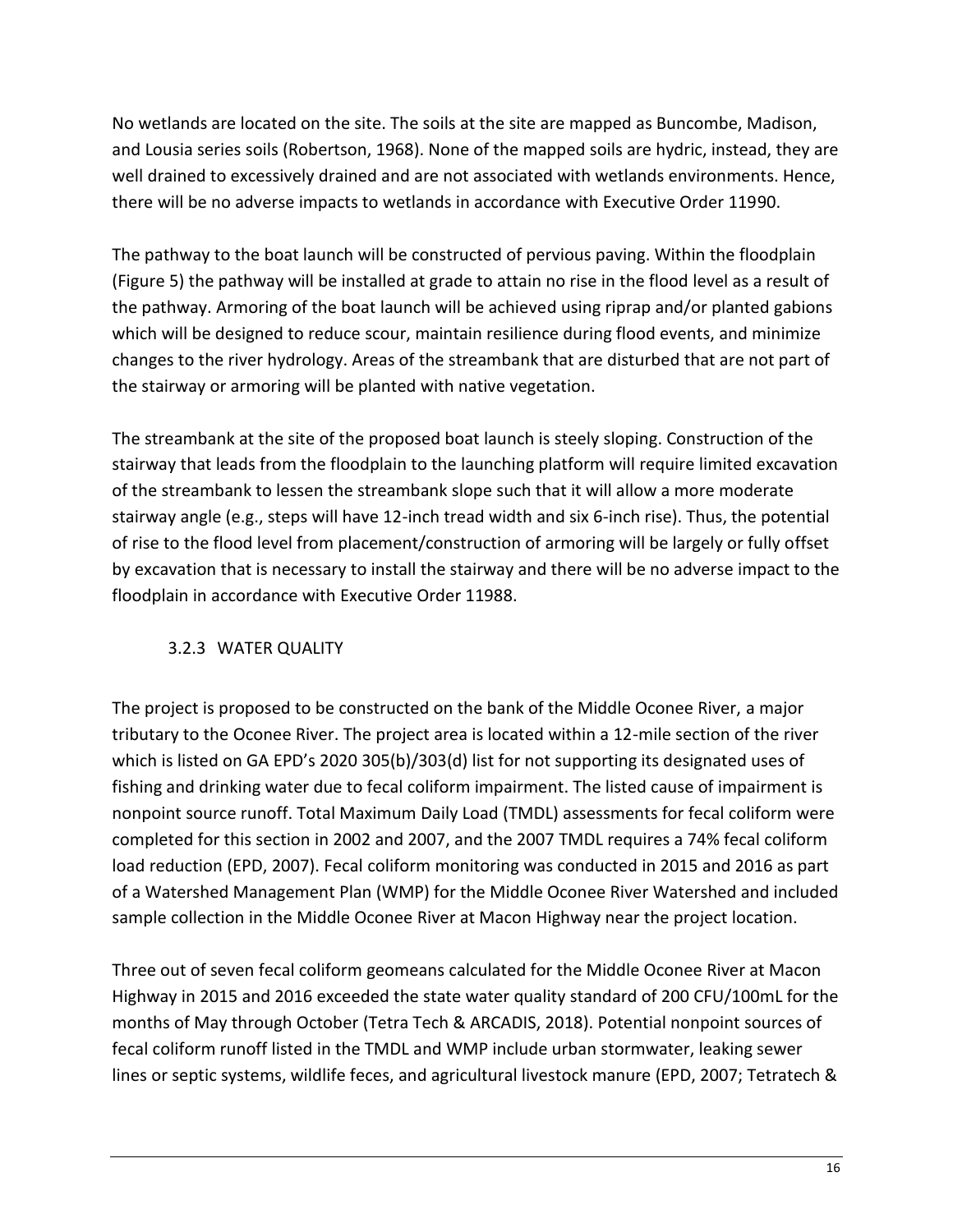ARCADIS, 2018). The 2018 WMP also documented low levels of dissolved oxygen during the summer months in the Middle Oconee River near the project site.

The 2007 TMDL recommends use of management practices to reduce fecal coliform loadings to the streams that includes compliance with NPDES permit limits and requirements, adoption of NRCS conservation practices, and use of best management practices (BMPs) to reduce nonpoint source loadings (GA EPD, 2007). Construction activities associated with the proposed project will not generate fecal coliform runoff. Sediment is the only potential pollutant that may be generated by the boat launch construction. To help minimize or eliminate any potential adverse impacts to water quality in the Middle Oconee River, a series of stormwater and erosion and sediment control best management practices along with the use of isolation methods during work on the streambank (i.e., coffer dam) and final site stabilization will be applied throughout all phases of construction and completion of the proposed project. Therefore, the project is not expected to negatively impact fecal coliform loadings or water quality in general.

#### <span id="page-20-0"></span>3.2.4 CULTURAL, HISTORICAL, AND ARCHAEOLOGICAL RESOURCES – SECTION 106 NATIONAL HISTORIC PRESERVATION ACT

Athens-Clarke County Leisure Services Department submitted information regarding the proposed project to Historic Preservation Division (HPD) of the Georgia Department of Community Affairs in compliance with Section 106 of the National Historic Preservation Act of 1966, as amended (NHPA). The response letter from the HPD (letter dated October 5, 2020; Appendix F) stated:

*"Based on the submitted information and additional desktop research, HPD finds that the eligibility of the church and cemetery located at 2390 Lumpkin Street is unknown for listing the National Register of Historic Places (NRHP). However, it appears that the proposed action would be outside of the NRHP boundary. Therefore, it is HPD's opinion that no historic properties that are listed or eligible for listing in the NRHP will be affected by this undertaking, as defined in 36 CFR Part 800.4(d)(1), due to the scope and location of work.*

*"Please be aware that without subsurface inspection, the possibility of NRHP-eligible archaeological resources present in the area of potential effect (APE) cannot be completely ruled out. If archaeological materials are discovered during construction, HPD recommends that all ground disturbing activities cease until these resources can be assessed by a Secretary of the Interior's-qualified archaeologist.*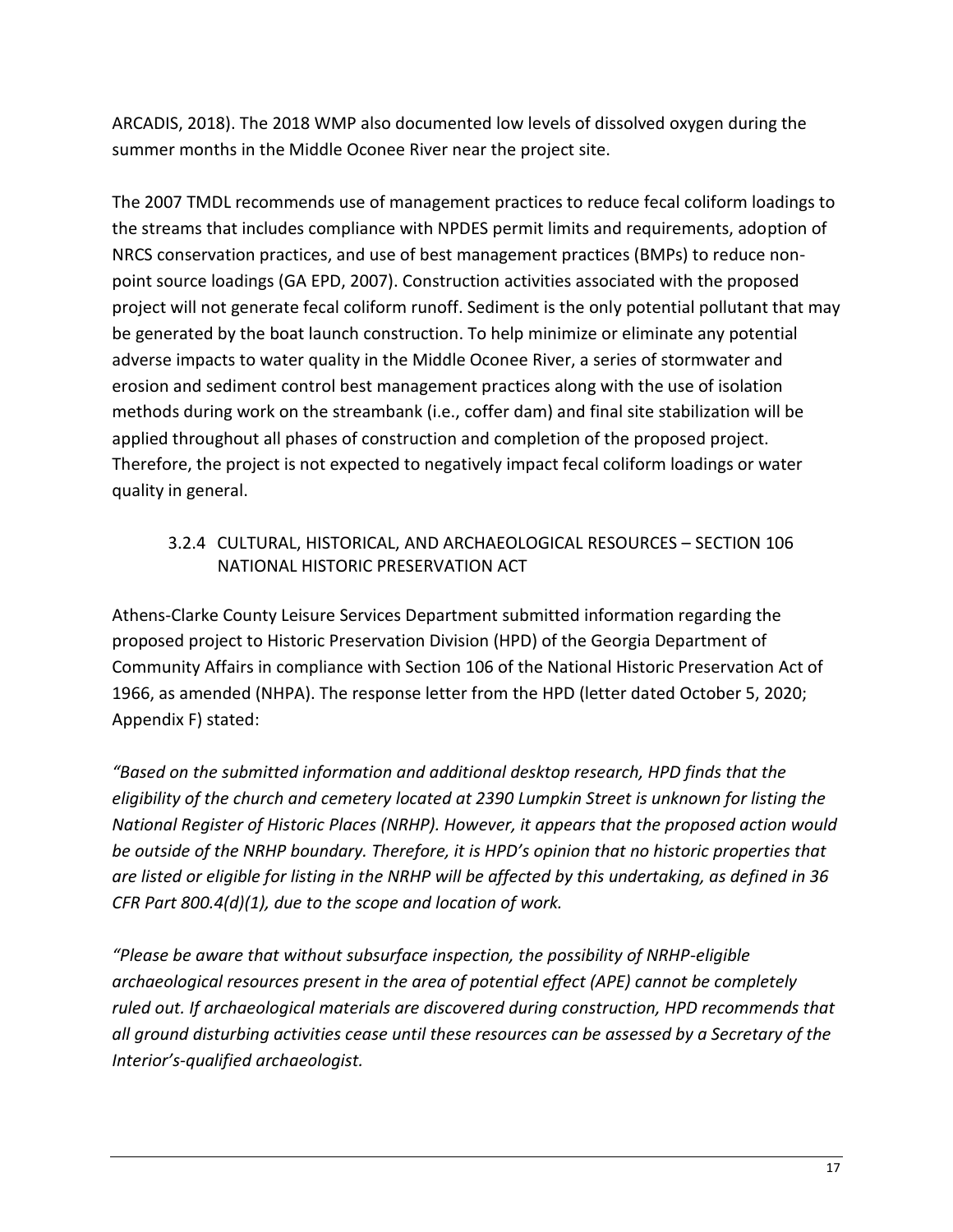*"This letter evidences consultation with our office for compliance with Section 106 of the NHPA. It is important to remember that any changes to this project as it is currently proposed will require additional consultation. HPD encourages federal agencies and project applicants to discuss such changes with our office to ensure that potential effects to historic properties are adequately considered in project planning."*

No changes to the project, other than more complete design that would be wholly consistent with the project as described in this EA, are anticipated. Therefore, the SHPO has determined that this project would not adversely impact archaeological or historic resources consistent with Section 106 of the NHPA. ACC agrees to cease operations if archaeological materials are discovered during construct and conduct further consultation with SHPO at that time. The site has been cleared by the SHPO jurisdiction officer who has authority over this type of decision and has confirmed the proposed project will not have any adverse impacts to historic resources, including Native American and archaeological resources.

There are no federal lands involved in this proposed project and no Indian Trust resources or sacred sites on this highly disturbed site next to a major highway. There are no Tribal plans or policies relevant to this proposed site or action (Secretary's Order 3175 and ECM 95-2). Therefore, there are no known historic resources on or near this site, and this proposed project would not have any adverse impacts on Section 106 resources.

# 3.2.5 FEDERAL AND STATE LISTED SPECIES AND CRITICAL HABITAT

<span id="page-21-0"></span>The US Fish and Wildlife (USFWS) Information for Planning and Consultation (IPaC) planning tool was utilized to provide information on the location of federally listed species and other USFWS resources which could potentially be affected by the project. The monarch butterfly was the only Candidate species that was listed on the IPaC report. However, correspondence from the Georgia Department of Natural Resources Wildlife Resources Division, dated March 9, 2021 (Appendix G), listed the gray myotis and the rusty-patched bumblebee as species having occurrences within the HUC10 watershed.

The USFWS was contacted regarding these species and indicated (Appendix G):

 The rusty-patched bumblebee is considered extirpated from Georgia, so no consultation is required for the bumblebee.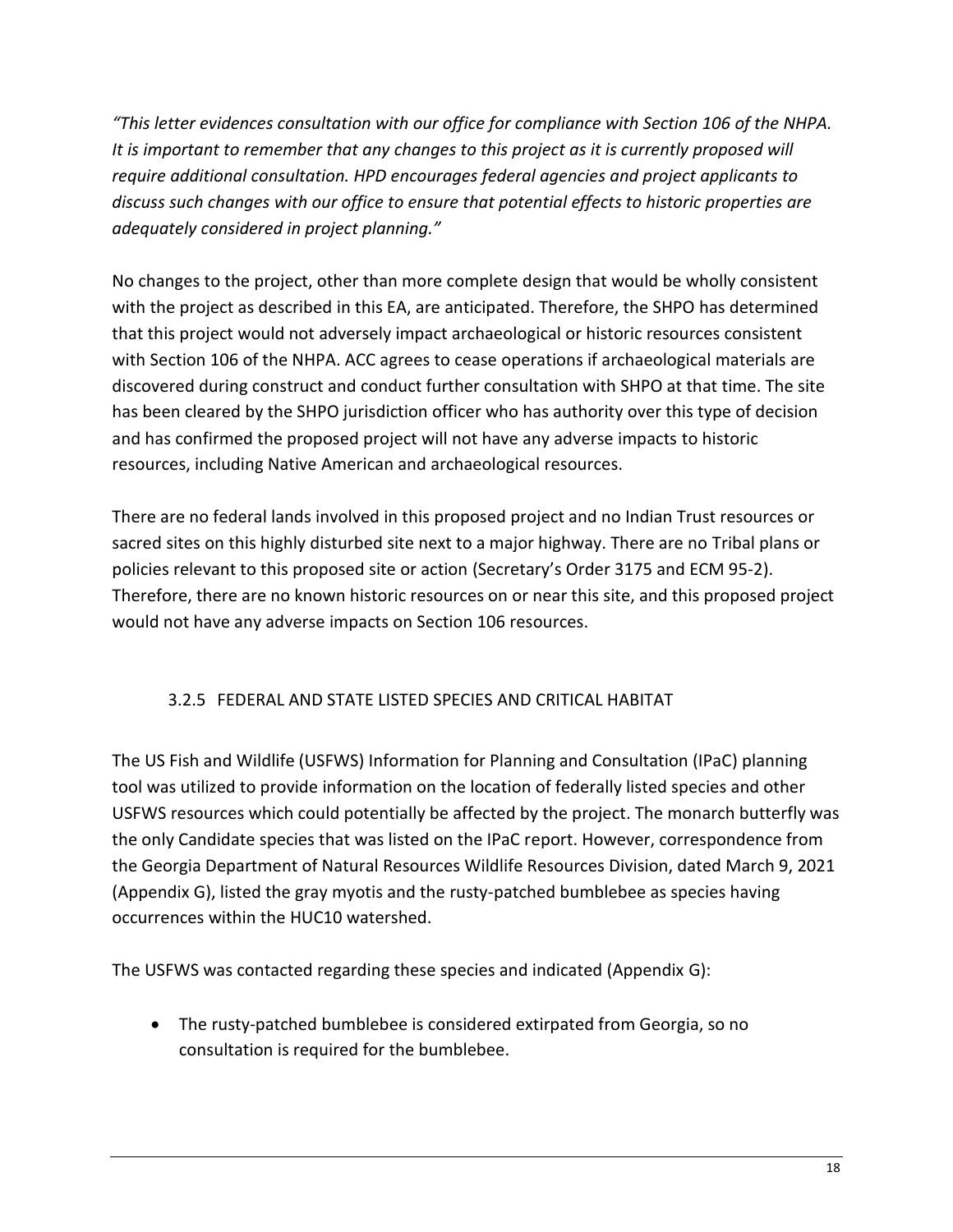- The records of gray myotis in the Athens-Clarke County area are historic in nature. The gray bat does not appear the IPaC species list because the USFWS does not consider the record to be within the current consultation range of the species; therefore, there is no need to consult with the USFWS for the gray bat.
- Consultation is not required for the monarch butterfly under Section 7 of the EA because it is a candidate species, although, the USFWS welcomes voluntary conservation actions for the monarch when appropriate. Due to the project site being mostly located in within a GDOT right-of-way and it being is mostly vegetated with kudzu, it is considered unlikely pollinator habitats will be impacted.

For the purposes of satisfying requirements under Section 7 of the EA with the USFWS, the correspondence presented in Appendix G is deemed sufficient for the USFWS administrative record and a Biological Assessment is not necessary for the project.

Informal consultation with the Georgia Department of Natural Resources Wildlife Resources Division (GA DNR; letter dated March 9, 2021, Appendix G) identified element occurrences in the Georgia Natural Heritage Program database whose range distribution within the local HUC10 watershed is limited by aquatic systems (AQ) and within three miles for all other element occurrences. The GA DNR also identified that federally listed species have been documented within three miles of the site, recommending consultation with the US Fish and Wildlife Service. The webpage www.georgiabiodiversity.org was consulted for information about the species listed in the letter and recommendations for surveys for state-listed species.

The Georgia DNR letter states (Appendix G):

*"If the applicant is willing to assume presence and implement provisions to protect state listed aquatic species identified during this review, it may not be necessary to complete any additional surveys for aquatic species. Please refer to the Aquatic Survey Determination Protocol for State Listed Species in determining whether surveys are recommended…*

*For purposes of the project implementation, state listed aquatic species are assumed to be present. Accordingly, implementation of the project will involve use of an isolation method (i.e., coffer dam) to minimize or eliminate any potential adverse impacts to aquatic species..."*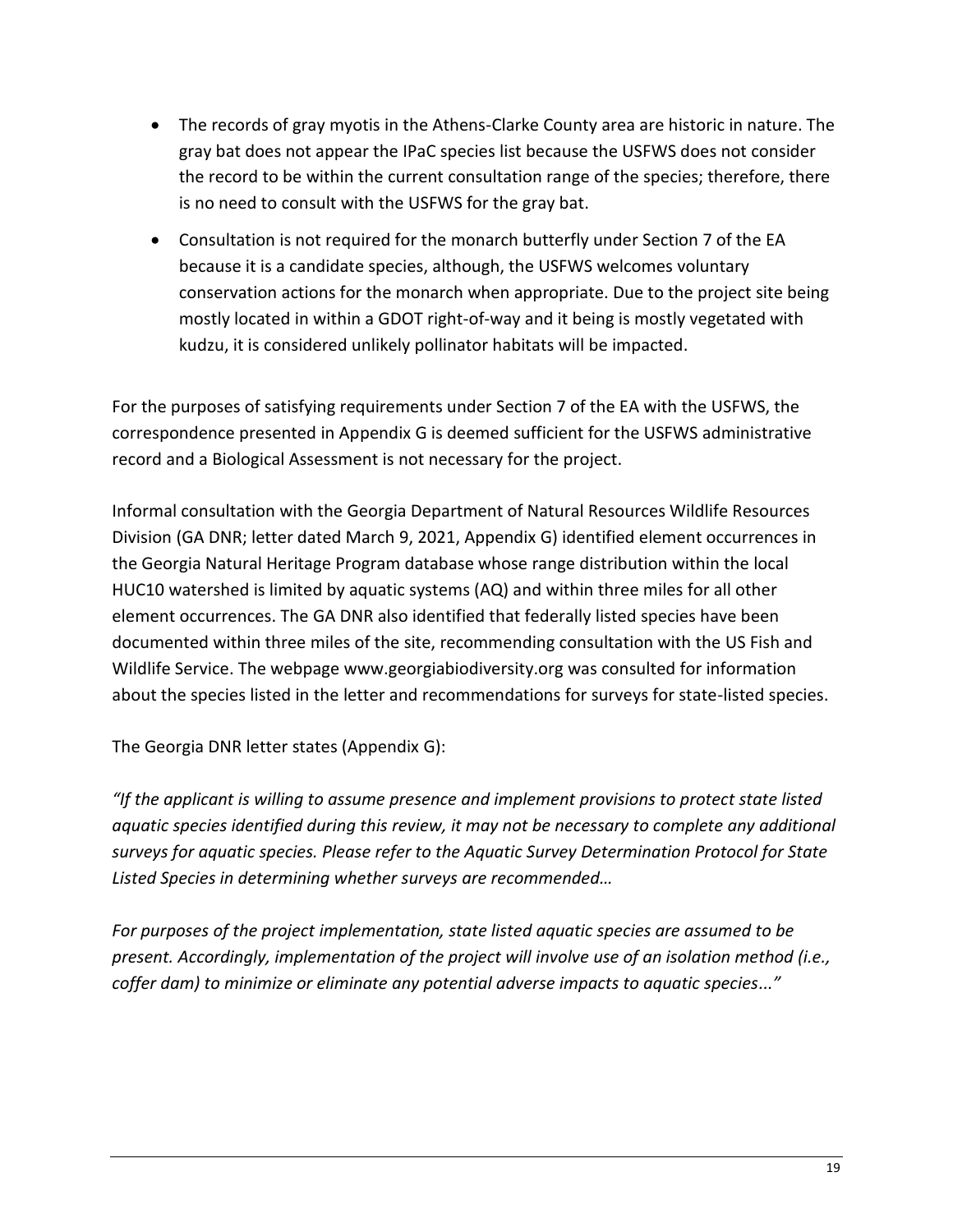The Georgia DNR letter further states:

*"This project occurs within a high priority watershed…identified to protect the best-known populations of high priority aquatic species…Please refer to Appendix F of Georgia's State Wildlife Action Plan to find out more specific information about this high priority watershed: https://georgiawildlife.com/wildlifeactionplan..."*

The Lower Middle Oconee River HUC10 Watershed (HUC 0307010103) has been designated as a Moderate significance, high priority watershed for aquatic species by DNR in the 2015 State Wildlife Action Plan (DNR, 2015). The high priority designation is due in part to the presence of breeding populations of the Altamaha shiner (*Cyprinella xaenura*) in the mainstem of the Middle Oconee River and its tributaries. The Altamaha shiner is state-listed as a threatened species and has been petitioned for inclusion on the federal endangered species list.

The Georgia DNR letter also states:

*"We recommend that stringent erosion control practices be used during construction activities and that vegetation be re-established on disturbed area as quickly as possible. Silt fences and other erosion control devices should be inspected and maintained until soil is stabilized by vegetation. Please use natural vegetation and grading techniques (e.g. vegetated swales, turnoffs, vegetated buffer strips) that will ensure that the [project] does not serve as a conduit for storm water or pollutants into the watershed during or after construction. These measures will help protect water quality near the project as well as in downstream areas."*

As discussed previously, a series of stormwater and erosion and sediment control best management practices along with the use of isolation methods during work on the streambank (i.e., coffer dam) and final site stabilization will be applied throughout all phases of construction and completion of the proposed project. These practices will help minimize or eliminate any potential adverse impacts to aquatic species in the Middle Oconee River, therefore, the project is not expected to negatively impact the Altamaha shiner or its habitat in general.

# <span id="page-23-0"></span>3.2.6 MIGRATORY BIRDS (MIGRATORY BIRD TREATY ACT)

Because of the current invasive vegetation covering the site (Section 1.4.2) and the site's disturbed characteristics, little biodiversity is available for wildlife, including migratory birds regulated by this Act. Planting native vegetation throughout the site (including flowering plants around the parking area), with an emphasis on species that attract a diversity of birds and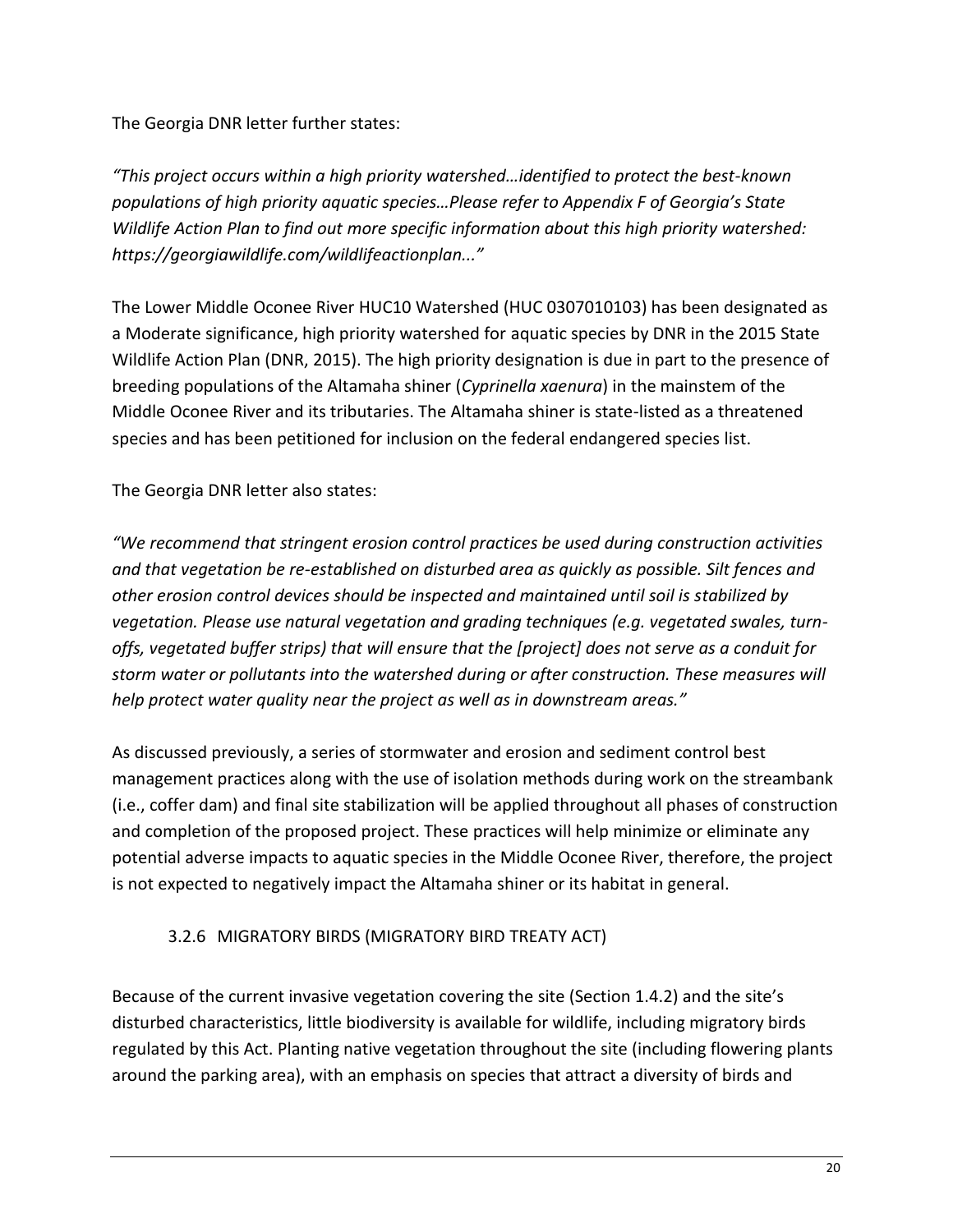insects, will substantially improve the site for wildlife habitat, including birds. Therefore, there will be a beneficial impact for birds and other insects and wildlife with the proposed action.

# 3.2.7 ENVIRONMENTAL JUSTICE (EXECUTIVE ORDER 12898):

<span id="page-24-0"></span>*Executive Order 12898, Federal Actions to Address Environmental Justice in Minority and Low-Income Populations*, requires federal agencies to achieve environmental justice as part of its mission by identifying and addressing, as appropriate, disproportionately high and adverse human health or environmental effects of its programs, policies, and activities on minority populations and low-income populations.

Clarke County, Georgia is an economically distressed county, and it has been identified as a persistent poverty county per The University of Georgia Carl Vinson Institute of Government in their 2002 Phase I Report: Dismantling Persistent Poverty (http://www.cviog.uga.edu/services/research/poverty/).

Based on the ACC government website (https://www.accgov.com/105/Demographics), the demographics of ACC include:

- Population 127,000
- Poverty Rate 29.9%, as compared to the national average of 10.5% (https://sgp.fas.org/crs/misc/R46759.pdf)
- Racial Makeup: 66.0% White, 29.2% Black, 10.8% Latino, Asian 4.9%, Other 2.6%
- Median Household Income \$38,311

This proposed project would have no disproportionate or any adverse impact on minority and/or low-income communities in the area. The proposed recreation area is open to all users with no access fees, and the types of water vessels the site is designed for are low cost, require few to no costly accessories, and can be used by older children and adults. Although the site at the river itself is not accessible by people with some physical disabilities (such as those needing wheelchair access or inability to use stairs), the parking lot area will be beautified with native plants and flowers, which will attract birds, butterflies, and other wildlife.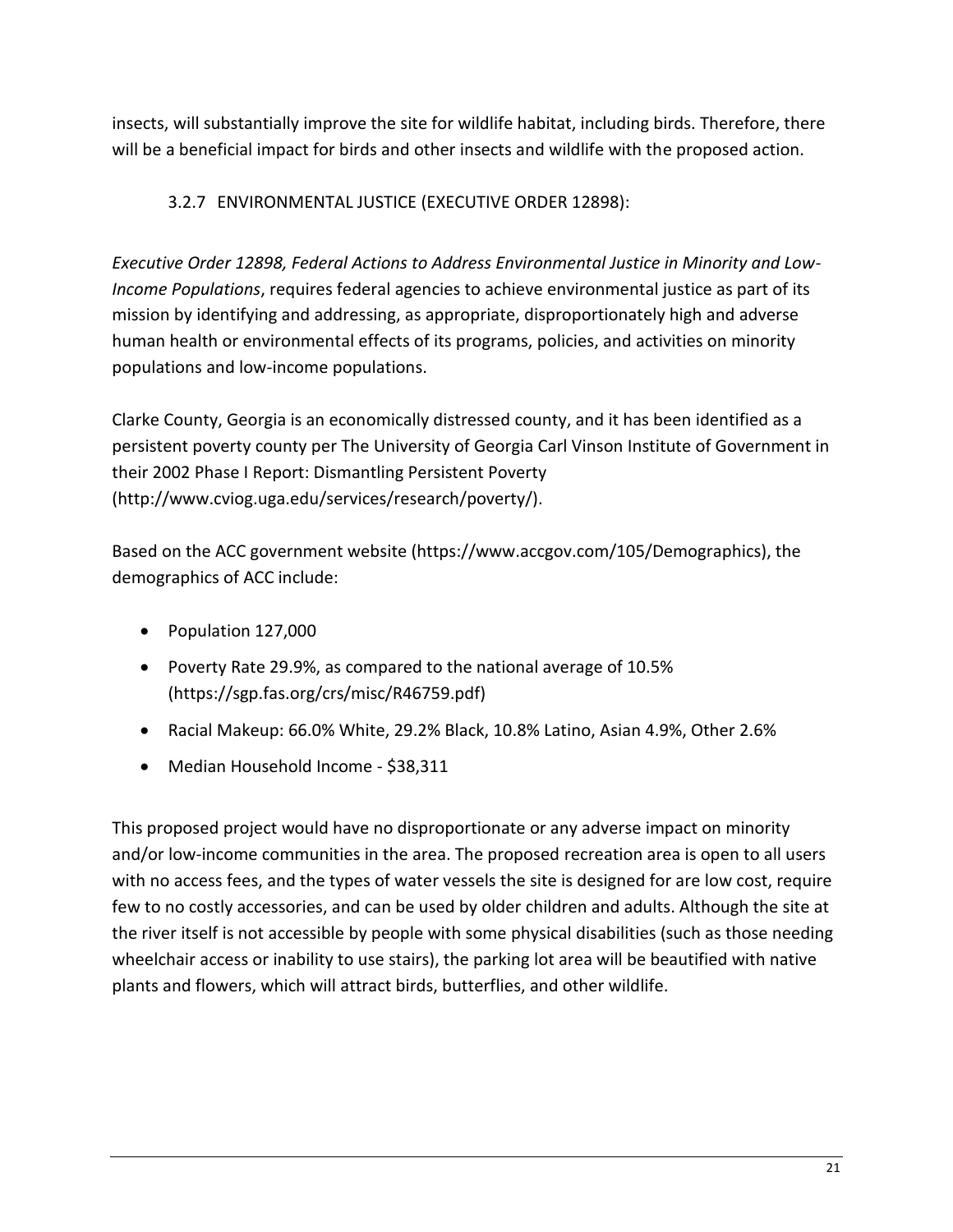#### <span id="page-25-0"></span>3.2.8 MANAGEMENT OF INVASIVE PLANT SPECIES

The proposed site is infested with kudzu and other invasive weeds because it is near a major highway and bridge and the soil has been disturbed in the past. Kudzu was introduced from eastern Asia in 1876 as an ornamental plant and was used between the 1930s to the 1950s for erosion control by the US Soil Conservation Service. It quickly got out of control because it can grow up to a foot every day, and readily spreads via runners, rhizomes, and vines that root at nodes to make new plants. It covers the ground, trees, telephone poles, and anything else in its path with thick blankets of vines and leaves, killing and outcompeting plants and destroying wildlife habitat.

The ACC Leisure Services will remove kudzu and other invasive species using chemical, mechanical, and operational means as appropriate. These areas would be replanted with a native wildflower and grass-meadow seed mixture. Once native vegetation on these areas is established, ACC Leisure Services would continue to monitor and treat invasive weeds as needed. These invasive plants will be unable to re-establish in areas covered by the stairs, parking lot, and take-out.

Therefore, this project will beneficially remove invasive species and ensure that they do not become re-established.

# <span id="page-25-1"></span>3.2.9 CUMULATIVE AND INDIRECT IMPACTS

Due to the disturbed nature of the site, the prevalence of kudzu, mitigation during and after construction, and overall lack of adverse impacts, no cumulative or indirect impacts are expected to any resources evaluated in detail in this section.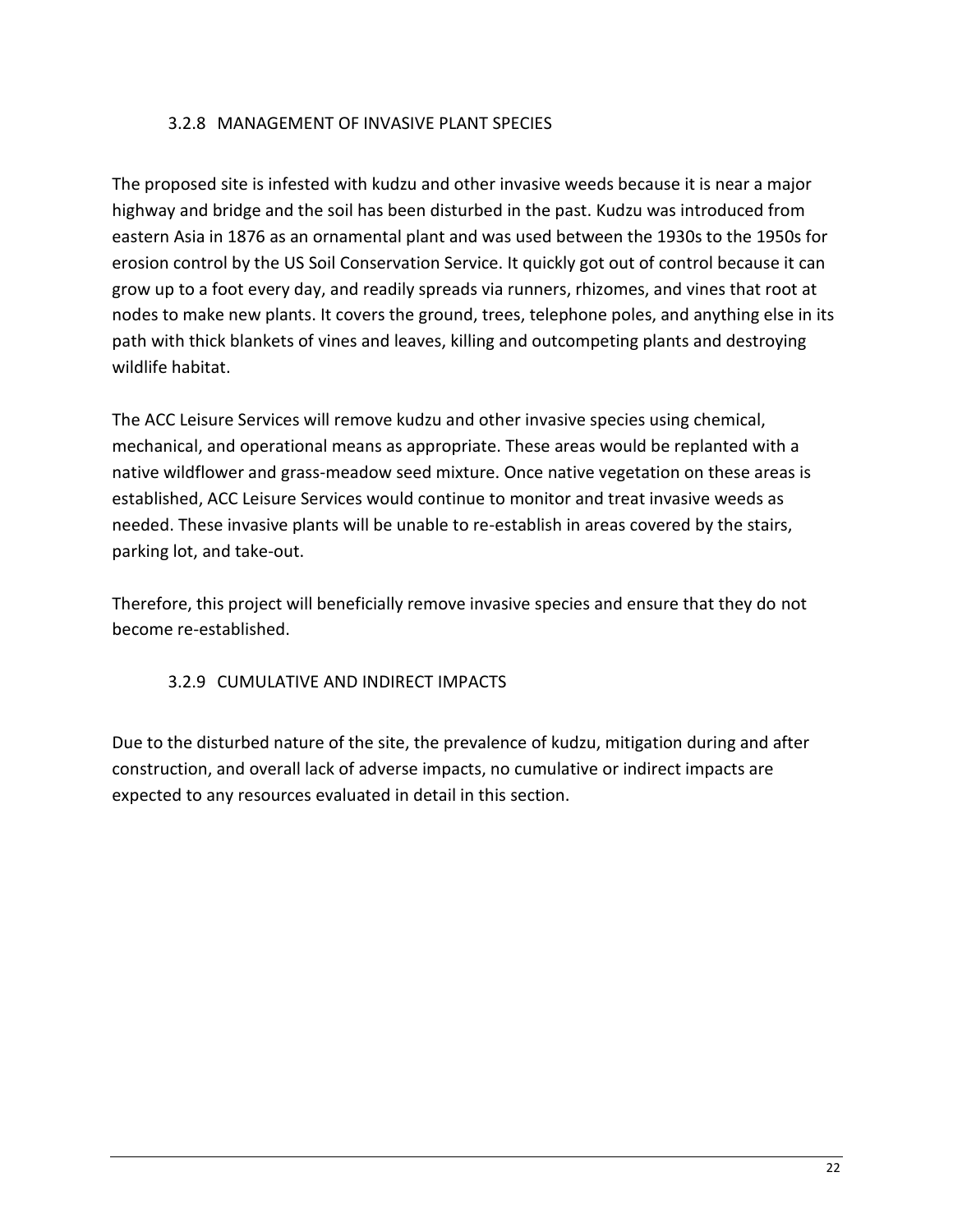# <span id="page-26-0"></span>4.0 COORDINATION AND CONSULTATION

## <span id="page-26-1"></span>4.1 LIST OF PERSONS, AGENCIES, AND ORGANIZATIONS INVOLVED

Persons, organizations, and agencies contacted for information and for identifying important issues, developing alternatives, and analyzing impacts are identified below. Government agency contacts will be provided notice directly and an electronic copy of this Draft EA will be submitted to aid in soliciting comments:

US Fish and Wildlife Service ACC – Flood Plain Management

Georgia Department of Natural Resources Environmental Protection Division Michael Berry ACC Local Issuing Authority

US Corps of Engineers Regulatory Branch

Ga Department of Natural Resources Wildlife Division - Ga SHIPO

Georgia Department of Transportation Georgia Department of Community Affairs

#### **LIST OF PREPARERS**

#### **Judith Lee – NEPA Consultant, President of Environmental Planning Strategies, Inc.**

Ms. Lee has over 30 years of experience partnering with clients in powerful and innovative strategies to integrate natural resources management, project planning, and the requirements of NEPA and a wide variety of other environmental laws and regulations. She is a former federal and state government professional, including the USFS, and is now a private consultant with nationwide experience and practical understanding of agency operations and policies. This hands-on experience guides her strategic success in agency project planning and decisionmaking through implementing and perfecting her own Facilitated Planning Approach, integrating federal and state laws into the planning process, successfully providing NEPA consulting for over 15 agencies, and developing a 10-step NEPA review process that has been used for agency training. She has BS/MS in Wildlife Biology and Management, University of Maine and Utah State University.

#### **David Huff – Project Manager, Land Planning, Soils and Hydrology Specialist**

David is a Professional Geologist, Certified Professional Soil Scientist, Professional Wetland Scientist, and primarily serves as project lead for numerous interdisciplinary land, water and wastewater management projects throughout the southeast. His expertise lies in land use planning for various uses, specialized permitting and regulatory guidance, detailed site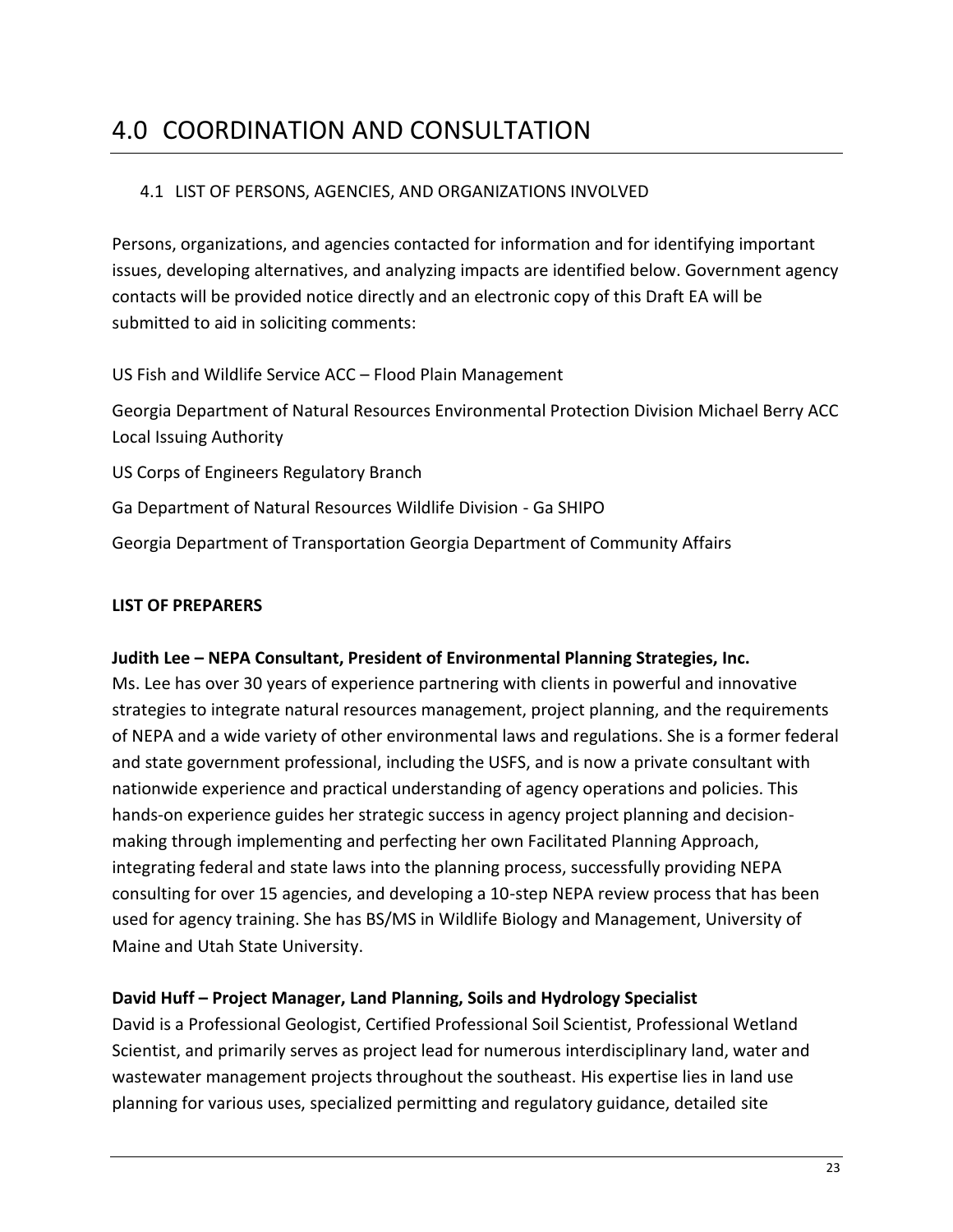evaluations of soil, water and biological resources, development of land, waste and nutrient management plans, and impact analysis due to changes in land use. He has a B.S. in Soil Science, an M.S. in Geophysical Sciences, and over 25 years of experience.

#### **Shelley Dodd – Quality Control, Certified Ecologist.**

Ms. Dodd is an Ecological Society of America Certified Ecologist. She specializes in environmental compliance, aquatic biology, and watershed management planning. Shelley holds a B.S. in Biology and M.S. in Forest Environmental Resources and has over 12 years of experience.

#### **Erin Harris – Sediment and Erosion Control Specialist.**

Ms. Harris is a Certified Professional in Erosion and Sediment Pollution Control, Certified Professional Soil Scientist and Professional Wetland Scientist. She specializes in environmental compliance, soil assessment/mapping, and watershed management planning. Erin has a B.S. in Forest Environmental Resources and over 15 years of experience.

# **Frazer Mayson – Data Management and GIS Support**

Mr. Mayson has over 10 years of experience in GIS applications, geospatial data management and mapping, and environmental fields sampling and analysis. He has a B.S. in Earth and Environmental Sciences.

#### **Rob Benson – Archaeologist and Cultural Resources Specialist**

Mr. Benson has served as principal investigator and report author on numerous Cultural Resource Evaluations for the USFS projects over the last few decades. His notable projects include several projects on the Pisgah and Nantahala National Forests, and many projects on the Andrew Pickens Ranger District of Sumter National Forest. He has a MA in Archaeology and over 30 years of experience.